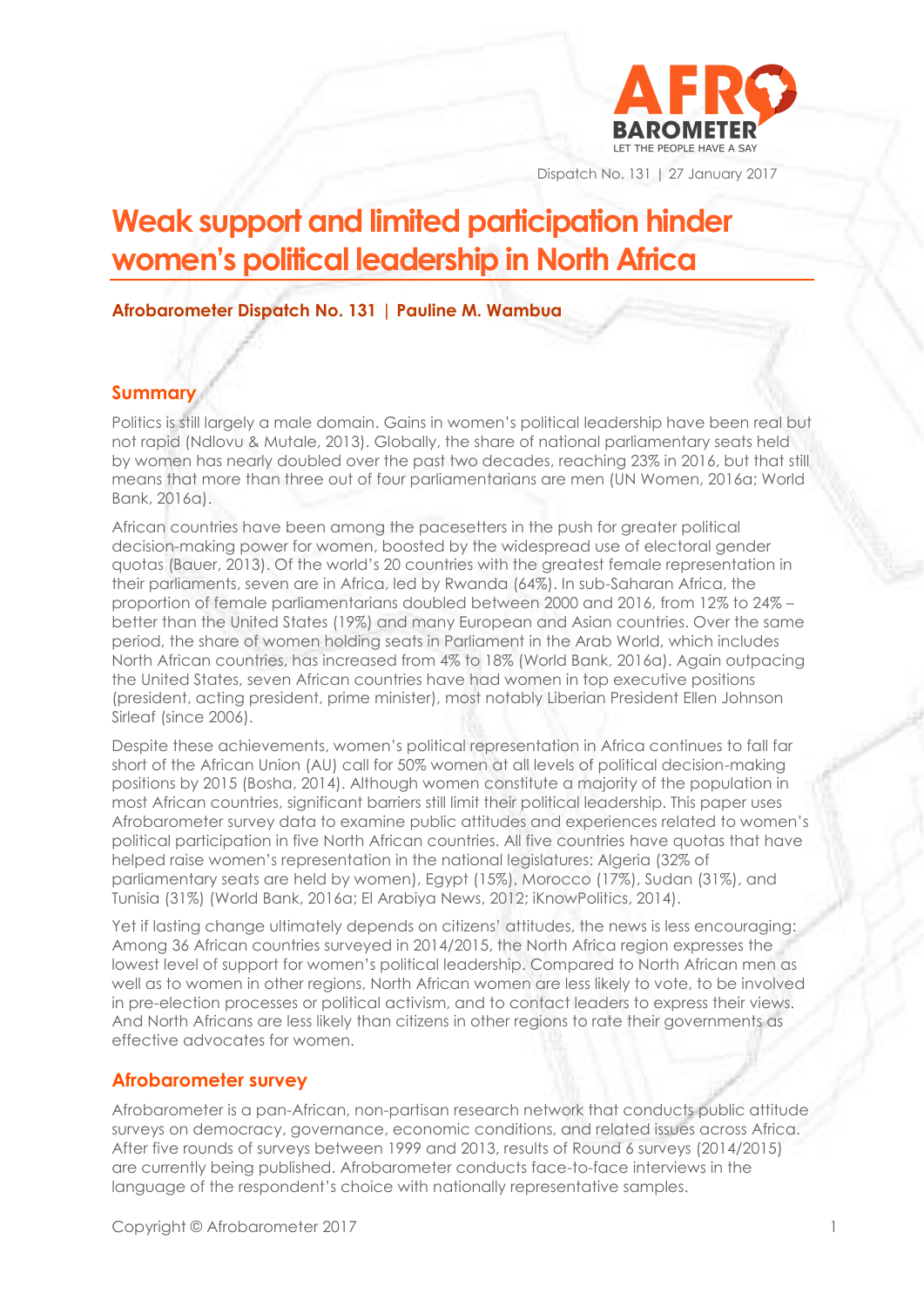

In North Africa, Round 5 (2013) and Round 6 (2015) surveys in Algeria, Egypt, Morocco, Sudan, and Tunisia used national samples of 1,200, yielding country-level results with a margin of sampling error of +/-3% at a 95% confidence level. (See Appendix Table A.1 for a list of Round 6 survey dates.)

## **Key findings**

- While two-thirds (66%) of Africans say women should have the same chance as men to be elected to political office, only half (49%) of North Africans agree – the lowest level of support for equal opportunity of any region.
- Support for women's leadership opportunity is close to the continental average in Morocco (65%) and Tunisia (62%), but Egypt (42%), Sudan (42%), and Algeria (36%) rank dead last among 36 surveyed countries.
- As is true across all surveyed countries, North African women (59%) are more likely than men (40%) to support equal opportunity for women to be elected. The gap between women's and men's views is greatest in Morocco (at 32 percentage points) and smallest in Tunisia (6 percentage points). Support for equal opportunity for women is stronger among better-educated, wealthier, younger, and urban North Africans.
- On average across North Africa, as well as across the continent, women are less likely than men to be interested in public affairs, to discuss politics, and to be involved in political and civic activities.
- Compared to other regions, North African women are about average in their level of interest in and discussion of public affairs, but they generally rank lower when it comes to voting and other political and civic engagement.
- There are significant differences among North African countries. Tunisian women stand out in their relatively high interest in public affairs; Egyptian women are most likely to have voted; and Sudanese women are most likely to engage in pre-election and civic activities.
- North Africans are as supportive as citizens in other African regions of equal rights and equal treatment for women, but they are more likely to say that women suffer discrimination and less likely to see their government as effective in empowering women.

## **Support for women's leadership opportunity in North Africa**

On average across 36 African countries surveyed in 2014/2015, two-thirds (66%) of respondents "agree" or "agree very strongly" that women should have the same chance as men to be elected to political office, while one-third (32%) believe that "men make better political leaders than women, and should be elected rather than women." But support for equal opportunity is far lower in North Africa (49%) than in the other four regions<sup>1</sup> (Figure 1).

<sup>1</sup> Afrobarometer regional groupings are: Central Africa (Cameroon, Gabon, São Tomé and Príncipe), East Africa (Burundi, Kenya, Tanzania, Uganda); North Africa (Algeria, Egypt, Morocco, Sudan, Tunisia), Southern Africa (Botswana, Lesotho, Madagascar, Malawi, Mauritius, Mozambique, Namibia, South Africa, Swaziland, Zambia, Zimbabwe), West Africa (Benin, Burkina Faso, Cape Verde, Côte d'Ivoire, Ghana, Guinea, Liberia, Mali, Niger, Nigeria, Senegal, Sierra Leone, Togo).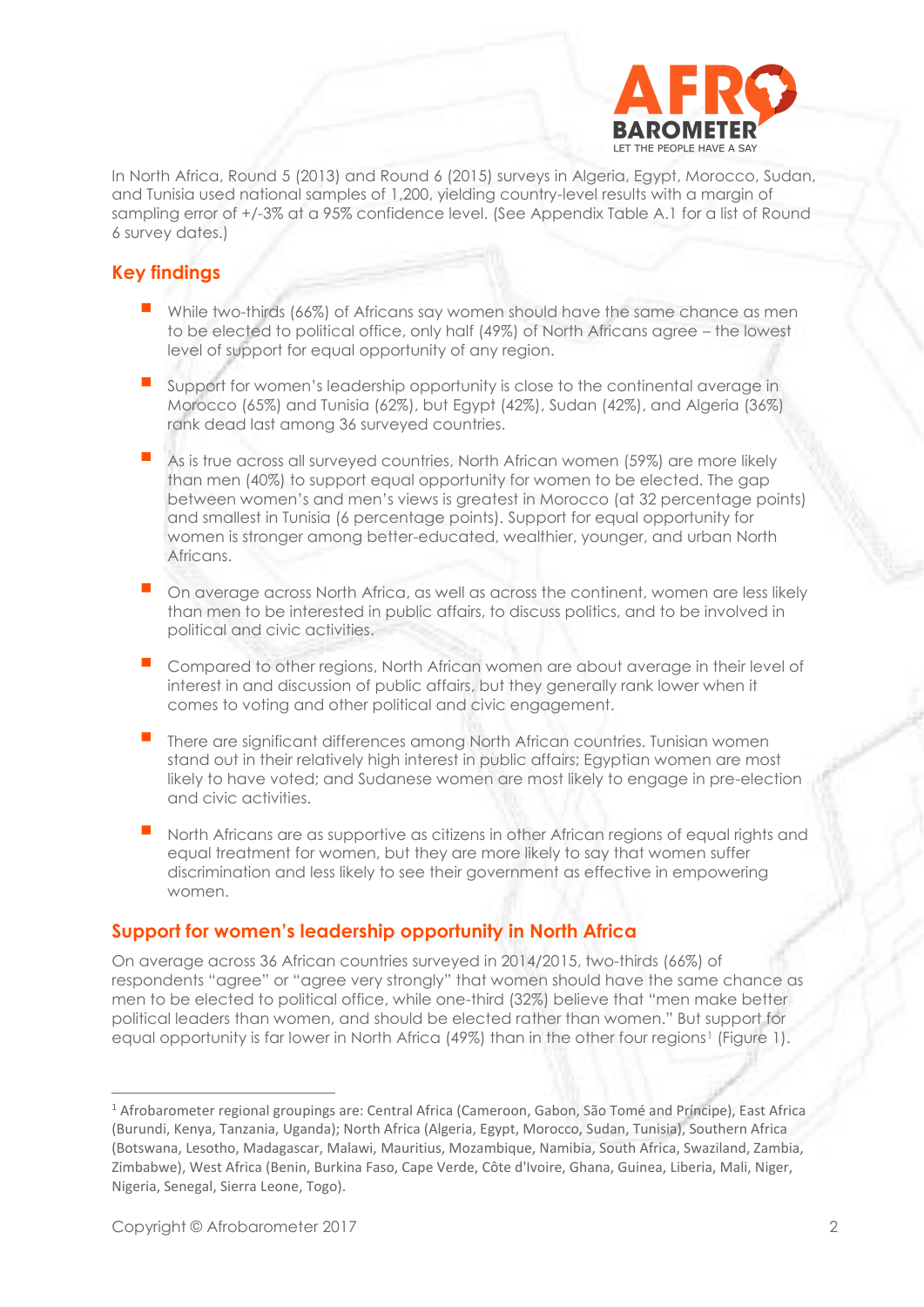



**Figure1: Should women have the same chance of being elected as men?**  | by region | 36 countries | 2014/2015

**Respondents were asked:** *Let's talk for a moment about the kind of society you would like to have in this country. Which of the following statements is closest to your view? Choose Statement 1 or Statement 2.* 

*Statement 1: Men make better political leaders than women, and should be elected rather than women.* 

*Statement 2: Women should have the same chance of being elected to political office as men. (% who "agree" or "agree very strongly" with each statement)*

All five North African countries rank below the 36-country average in support for equal opportunity for women to be elected. Morocco (65%) and Tunisia (62%) are close to the continental average, but Algeria (36%), Sudan (42%), and Egypt (42%) rank at the very bottom among 36 surveyed countries (Figure 2).

> To further explore this data, please visit Afrobarometer's online data analysis facility at www.afrobarometer.org/online-data-analysis.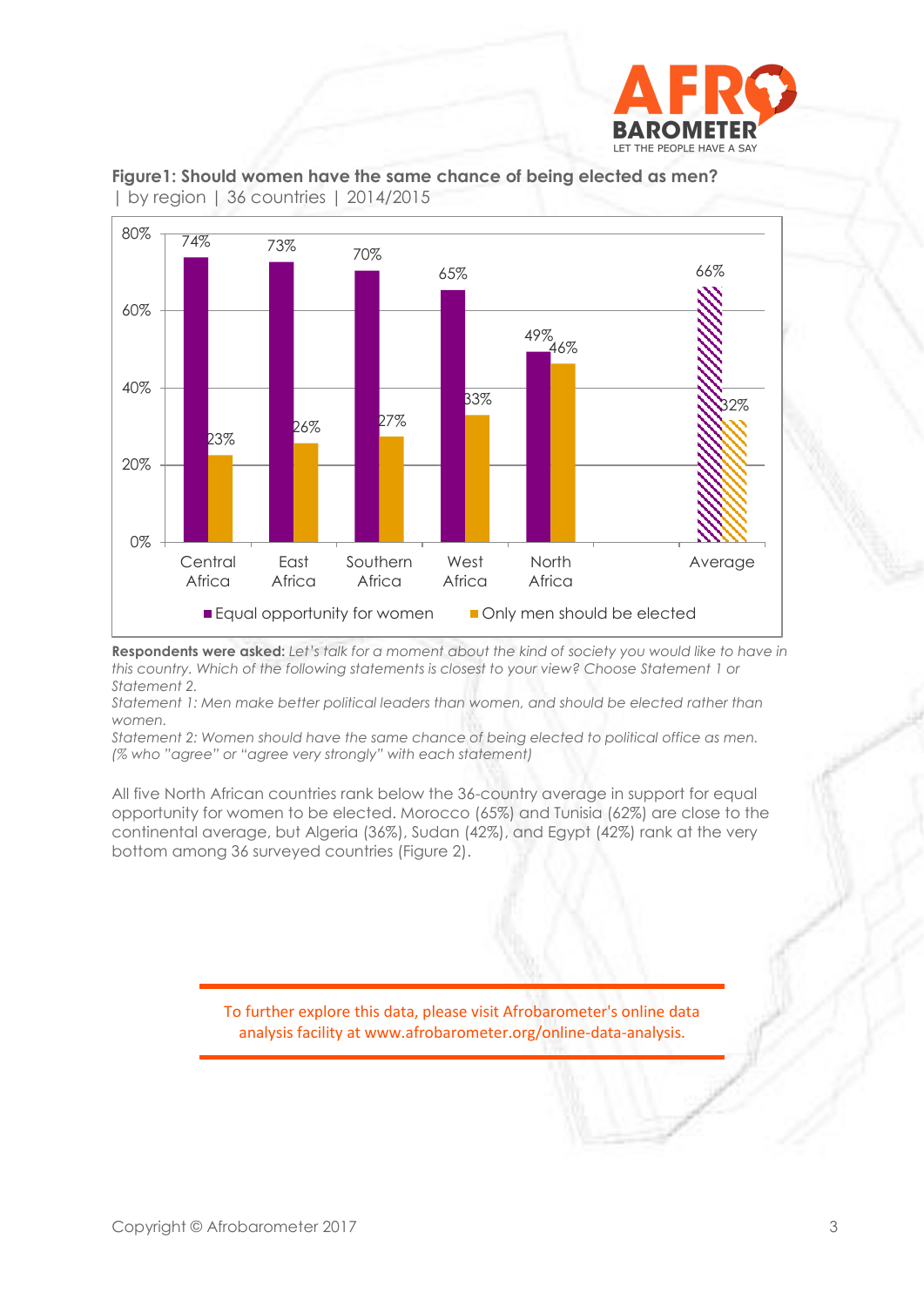



**Figure 2: Support for equal opportunity for women's leadership** | 36 countries | 2014/2015

**Respondents were asked:** *Which of the following statements is closest to your view? Statement 1: Men make better political leaders than women, and should be elected rather than women.* 

*Statement 2: Women should have the same chance of being elected to political office as men. (% who "agree" or "agree very strongly" that women should have the same chance as men)*

Across all regions, more women (73%) than men (60%) support equal opportunity for women to be elected. In North Africa, too, more women (59%) than men (40%) support women's leadership, but both are far below levels of support in other regions (Figure 3).

Even among these five North African countries, there are wide variations in how strongly women and men support equal opportunity for women's leadership. In Morocco, eight of 10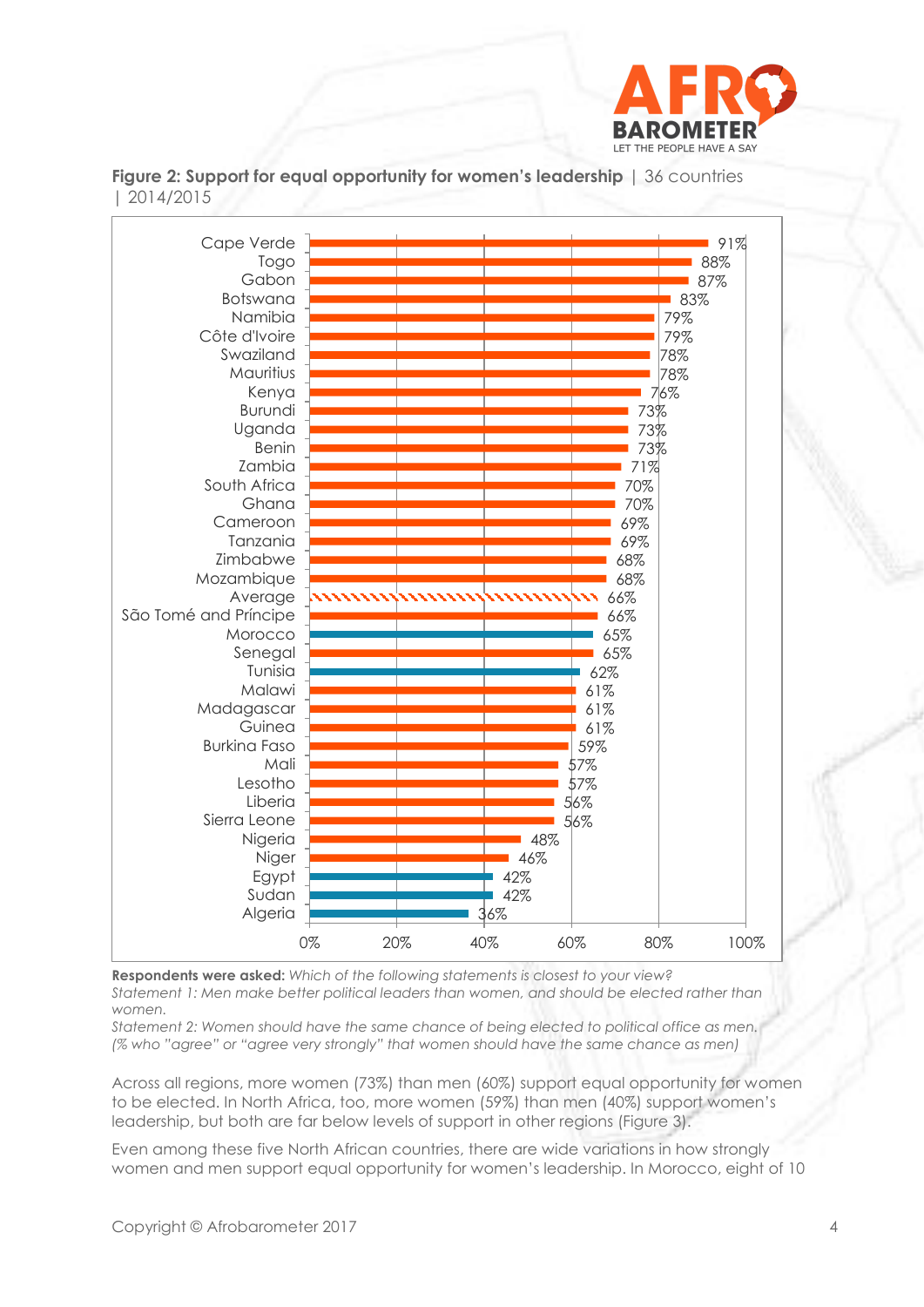

women (81%) support women's leadership, compared to two-thirds (65%) of women in Tunisia and only about half of women in Egypt (52%), Algeria (50%), and Sudan (49%) (Figure 4). Among men, the greatest support for equal opportunity is in Tunisia (59%), while less than one-fourth (23%) of Algerian men agree that women should have the same chance as men to be elected. The gap between women's and men's views on this fundamental question is greatest in Morocco, at 32 percentage points, and smallest in Tunisia (6 percentage points).



**Figure 3: Support for equal opportunity for women's leadership** | by region and gender | 36 countries | 2014/2015

**Respondents were asked:** *Which of the following statements is closest to your view? Statement 1: Men make better political leaders than women, and should be elected rather than women.* 

*Statement 2: Women should have the same chance of being elected to political office as men. (% who "agree" or "agree very strongly" that women should have the same chance as men)*



**Figure 4: Support for equal opportunity for women's leadership** | by gender |5 North African countries | 2015

**Respondents were asked:** *Which of the following statements is closest to your view? Statement 1: Men make better political leaders than women, and should be elected rather than women.* 

*Statement 2: Women should have the same chance of being elected to political office as men. (% who "agree" or "agree very strongly" that women should have the same chance as men)*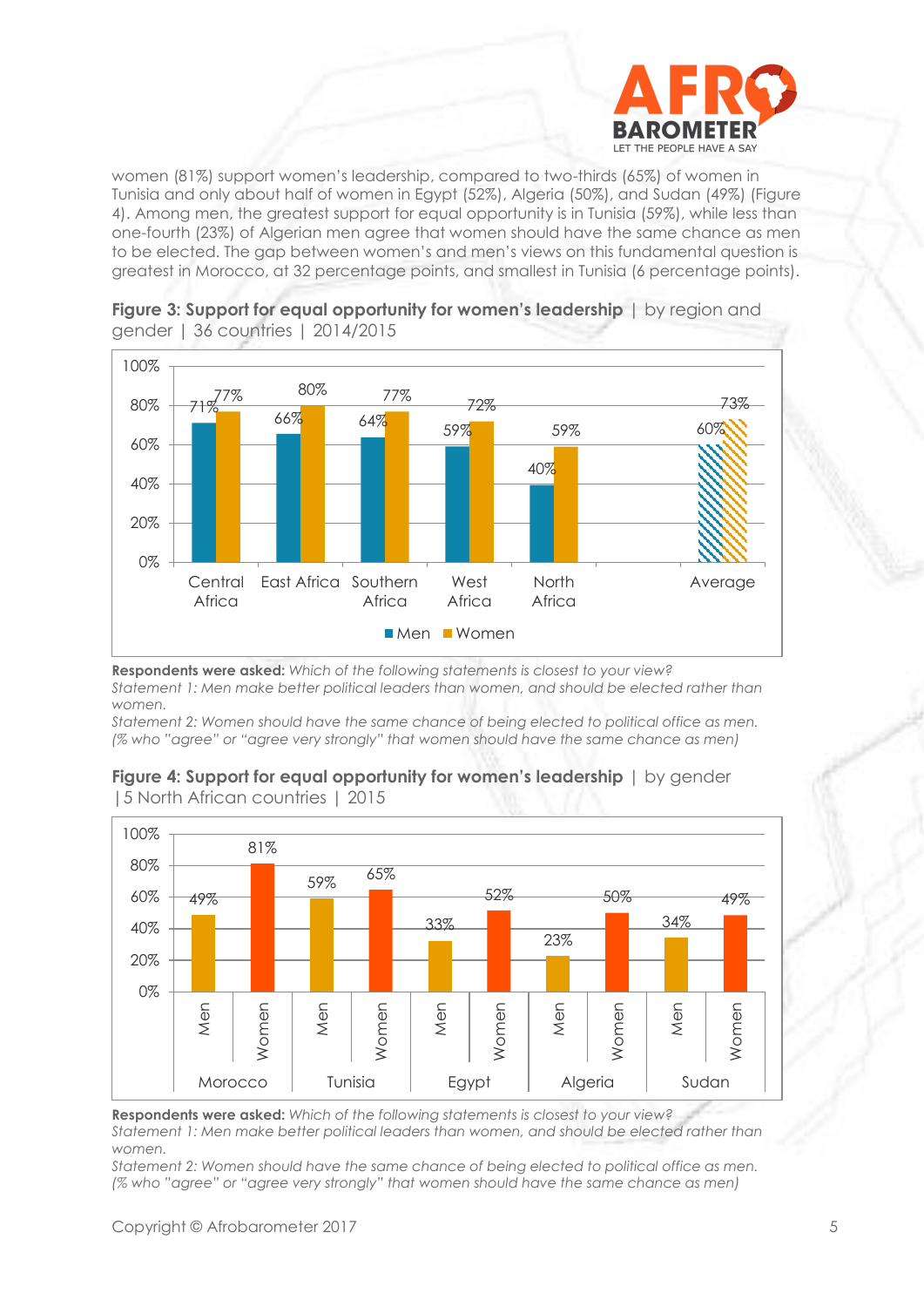

Support for equal opportunity in North African countries also varies by other demographic factors. The clearest differences are by respondents' educational attainment and economic level. Across the region, better-educated citizens are more likely to support equal opportunity, ranging from 56% of those with post-secondary education to 43% of those with no formal education (Figure 5) The pattern holds for individual countries, too, with the exception of Sudanese without formal education, who are as likely to support equal opportunity as their compatriots with post-secondary qualifications.



**Figure 5: Support for equal opportunity for women's leadership** | by education level | 5 North African countries | 2015

**Respondents were asked:** *Which of the following statements is closest to your view? Statement 1: Men make better political leaders than women, and should be elected rather than women.* 

*Statement 2: Women should have the same chance of being elected to political office as men. (% who "agree" or "agree very strongly" that women should have the same chance as men)*

The association of poverty<sup>2</sup> and views on women's leadership opportunity is equally clear. Across the North Africa region, respondents who experienced no lived poverty (i.e. who suffered no deprivation) are more likely to support women's leadership (55%) than those with low lived poverty (48%) and moderate/high<sup>3</sup> lived poverty (44%) (Figure 6). The same effect is seen in all five countries.

People in urban areas are more likely to support women's leadership opportunities (52%) than their rural counterparts (47%), but this is primarily due to an 11-percentage-point urban-

<sup>&</sup>lt;sup>2</sup> Afrobarometer assesses poverty through its Lived Poverty Index (LPI), an experiential measure based on how frequently respondents or their families went without five basic necessities (enough food, enough clean water, medicines or medical treatment, enough cooking fuel, and a cash income) during the year preceding the survey. Using response options of "never," "just once or twice," "several times," "many times," and "always,' LPI scores calculated for individuals or countries reflect the extent of deprivation ranging from no lived poverty to high lived poverty. For more on lived poverty, see "Africa's growth dividend? Lived poverty drops across much of the continent," Afrobarometer Policy Paper No. 29, available at http://www.afrobarometer.org/ publications/pp29-africas-growth-dividend-lived-poverty-drops-across-the-continent.

<sup>&</sup>lt;sup>3</sup> The moderate and high lived poverty categories were combined to ensure that the sample is large enough (N>100) to report.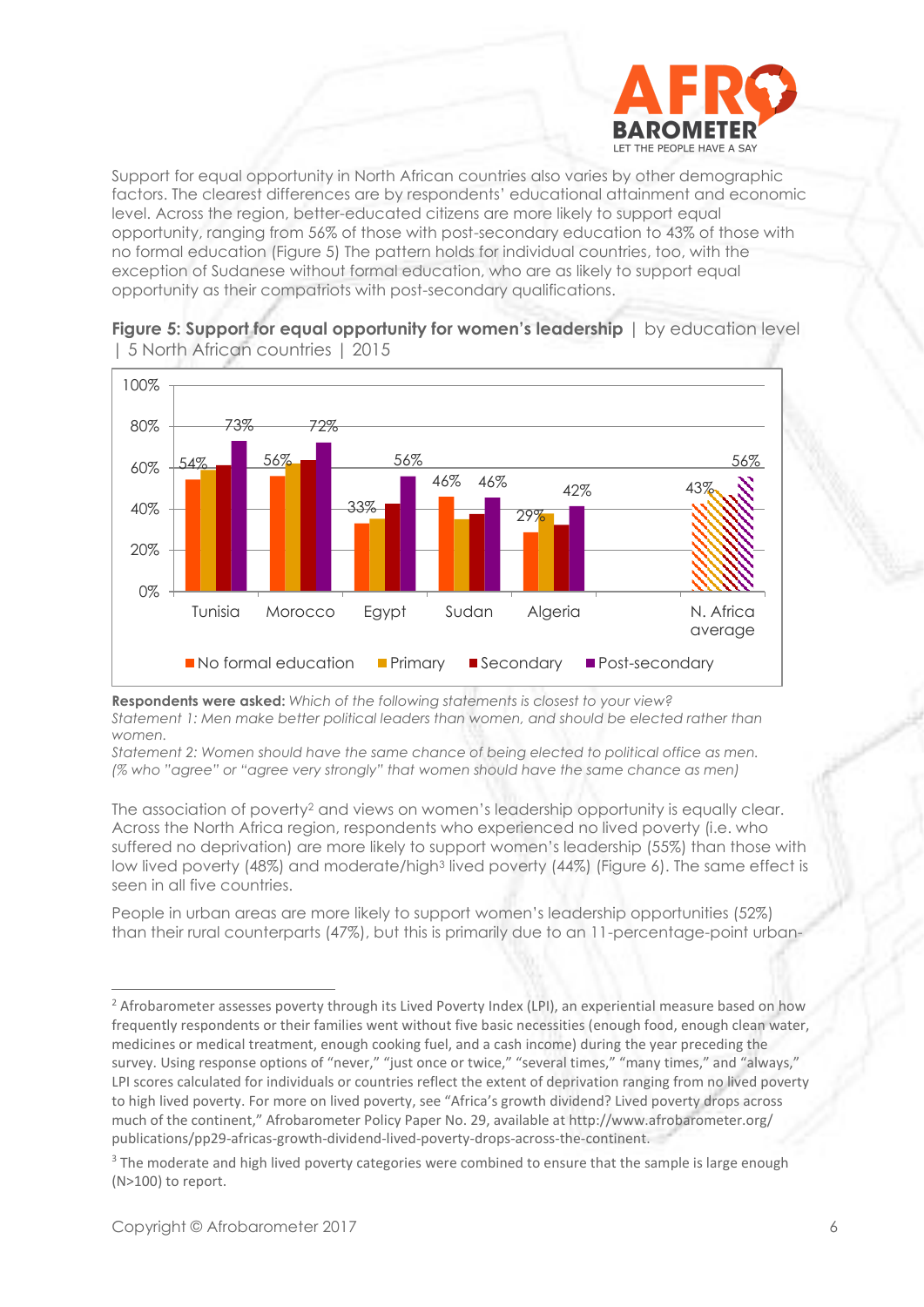

rural gap in Morocco (Figure 7). Urban-rural differences in other North African countries are modest, and in Sudan, the gap actually favours rural areas (44%) over cities (38%).



**Figure 6: Support for equal opportunity for women's leadership** | by lived poverty level | 5 North African countries | 2015

**Respondents were asked:** *Which of the following statements is closest to your view? Statement 1: Men make better political leaders than women, and should be elected rather than women.* 

*Statement 2: Women should have the same chance of being elected to political office as men. (% who "agree" or "agree very strongly" that women should have the same chance as men)*



#### **Figure 7: Support for equal opportunity for women's leadership** | by urban-rural location | 5 North African countries | 2015

**Respondents were asked:** *Which of the following statements is closest to your view? Statement 1: Men make better political leaders than women, and should be elected rather than women.* 

*Statement 2: Women should have the same chance of being elected to political office as men. (% who "agree" or "agree very strongly" that women should have the same chance as men)*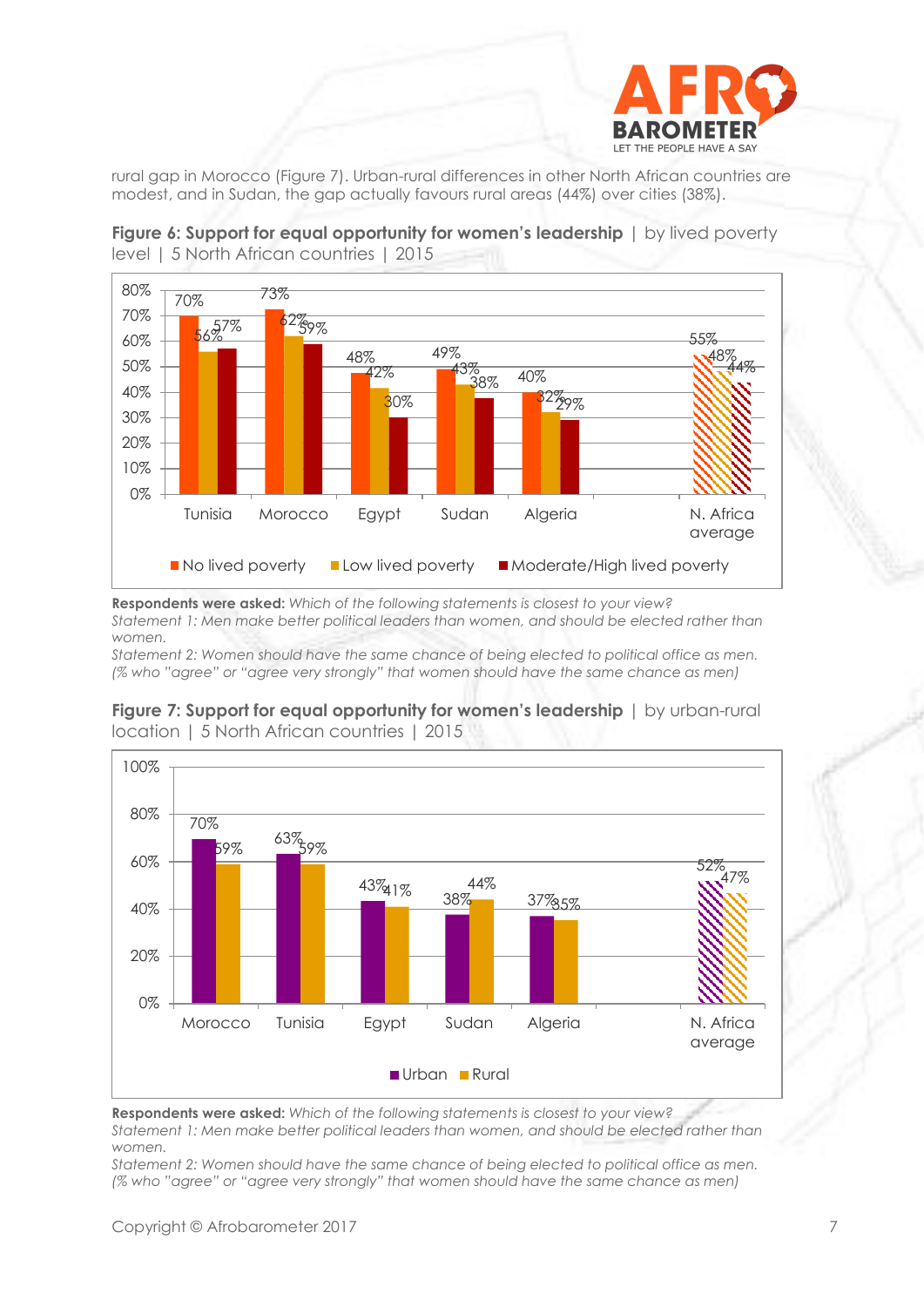

Young North Africans are more likely to support equal opportunity for women's leadership than their elders, ranging from about half (52%) of 18- to 25–year-olds to 46% of those aged over 55 years. This pattern generally holds within the countries, too, except for Algeria, where 36- to 45-year-olds are most likely to support equal opportunity (Figure 8).





**Respondents were asked:** *Which of the following statements is closest to your view? Statement 1: Men make better political leaders than women, and should be elected rather than women.* 

*Statement 2: Women should have the same chance of being elected to political office as men. (% who "agree" or "agree very strongly" that women should have the same chance as men)*

## **Political engagement**

In addition to public opinion on women's equal opportunity to hold office, women's interest in public affairs and engagement in political processes may be factors that contribute to – and are influenced by – women's actual representation in political decision-making.

#### *Interest in public affairs*

Across Africa as well as the North Africa region, women express less interest than men in public affairs. On average across 36 surveyed countries, half (49%) of women say they are "somewhat" or "very" interested in public affairs, compared to 63% of men. Similarly, across North Africa, 52% of women vs. 67% of men say they are somewhat/very interested in public affairs. The same pattern obtains in four of the five North African countries, with gender gaps ranging from 13 percentage points in Sudan to 26 points in Morocco. The exception is Tunisia, where about equal proportions of women (78%) and men (76%) say they are interested in public affairs (Figure 9). Interest levels among women vary widely between North African countries, ranging from 41% in Morocco and 42% in Algeria to 78% in Tunisia.

By region, women's interest in public affairs is actually slightly higher in North Africa (52%) than in other regions (49% across all five regions) (Figure 10).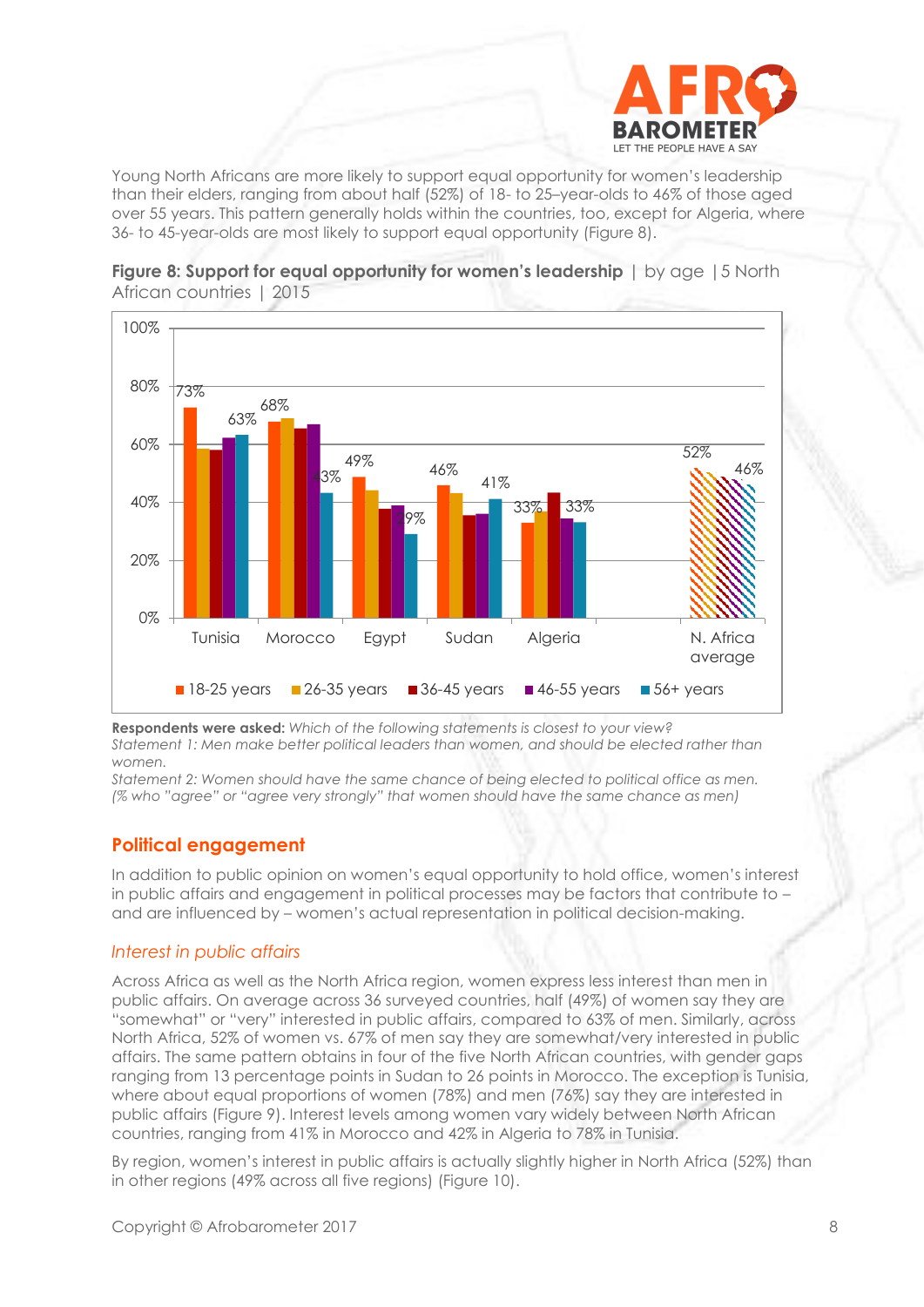



**Figure 9: Interest in public affairs** | by gender | 5 North African countries | 2015

**Respondents were asked:** *How interested would you say you are in public affairs? (% who say "somewhat interested" or "very interested")*



## **Figure 10: Women's interest in public affairs** | by region | 36 countries | 2014/2015

**Respondents were asked:** *How interested would you say you are in public affairs? (% who say "somewhat interested" or "very interested")*

Over time, African women's interest in politics has declined by 4 percentage points since 2013, from 53% to 49%, while that of North African women has declined by 7 percentage points, from 59% to 52% within the same period. The most dramatic drops in North Africa were registered in Egypt (by 17 percentage points) and Sudan (by 16 points). Only Tunisia saw a slight increase (3 points) (Figure 11).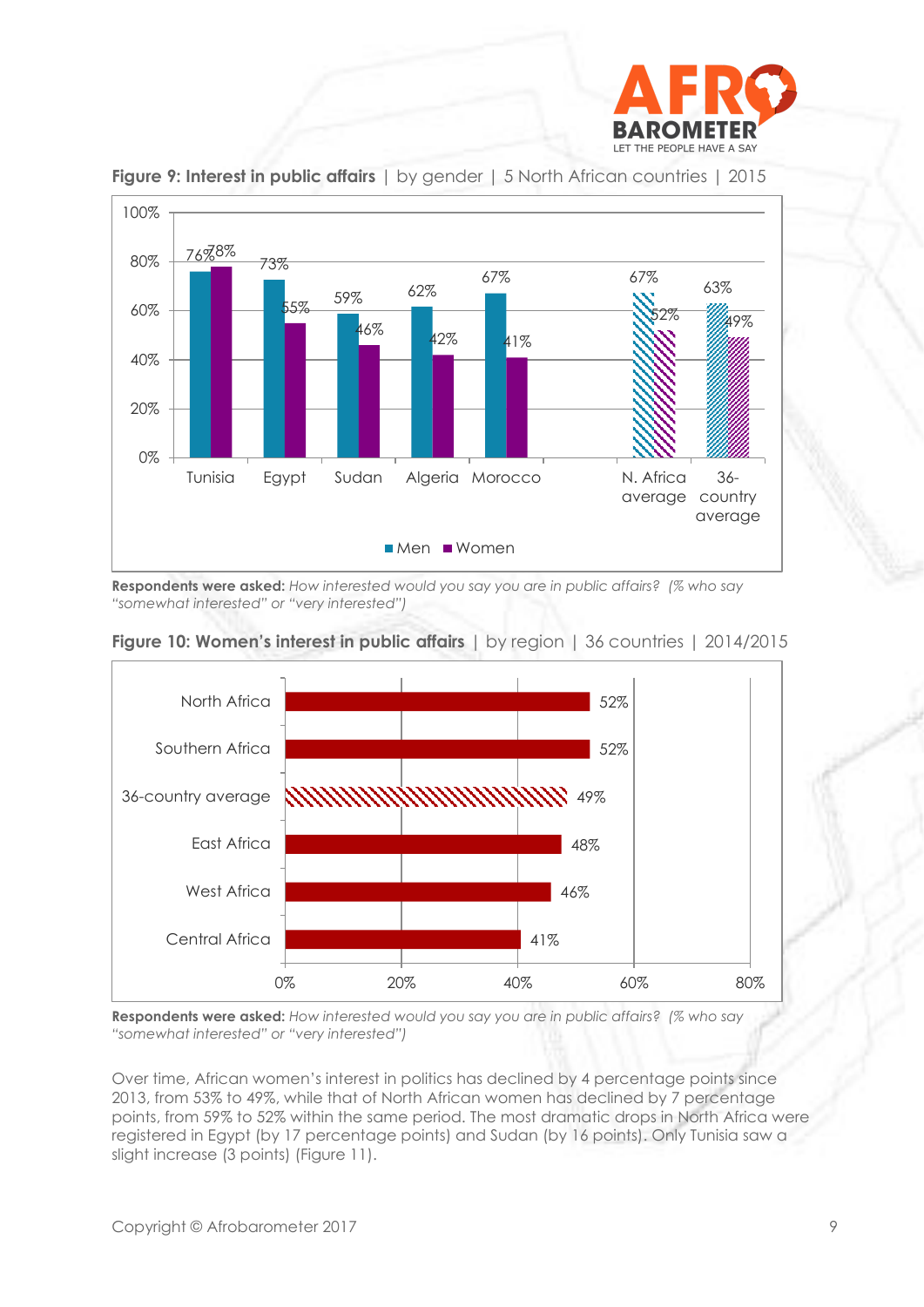



**Figure 11: Change in women's interest in public affairs** | 5 North African countries | 2013-2015

**Respondents were asked:** *How interested would you say you are in public affairs? (% who say "somewhat interested" or "very interested")*

#### *Discussion of politics*

As another indicator of political engagement, respondents were asked how often they discuss political matters with family or friends. On average across the five North African countries, six in 10 women (59%) say they "occasionally" or "frequently" discuss politics – about the same proportion as the continental average (60%). East African women are least likely to discuss politics (53%), while Central African women are most likely to do so (69%) (Figure 12).



**Figure 12: Discussion of politics by women** | by region | 36 countries | 2014/2015

**Respondents were asked:** *When you get together with your friends or family, would you say you discuss political matters frequently, occasionally, or never? (% who say "occasionally" or "frequently")*

Again, both across Africa and across North Africa, women are less likely than men to say they discuss politics, showing a 15-percentage-point gap (74% for men, 59% for women) for the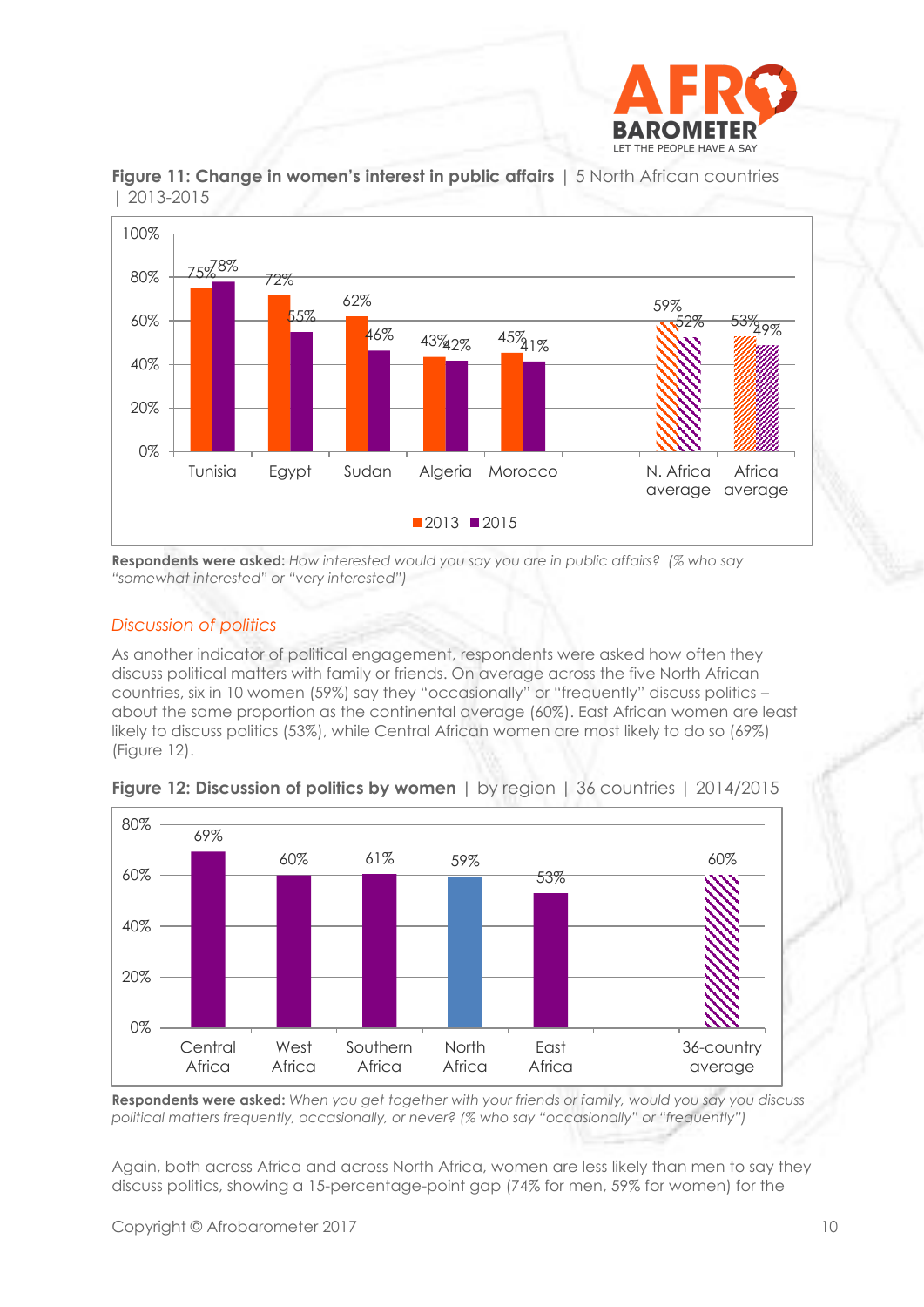

North Africa region. By country, the gap is largest in Morocco (24 percentage points) and Algeria (22 points). The exception, again, is Tunisia, where women are slightly more likely than men to discuss politics (77% vs. 74%) (Figure 13).



**Figure 13: Discussion of politics** | by gender | 5 North African countries | 2015

**Respondents were asked:** *When you get together with your friends or family, would you say you discuss political matters frequently, occasionally, or never? (% who say "occasionally" or "frequently")*

As in the case of interest in politics, discussion of politics by North African women has declined, from 64% in 2013 to 59% in 2015. Similar trends are seen in all five countries except Tunisia (Figure 14). At the continental level, the level of discussion of politics by women has remained steady.



#### **Figure 14: Discussion of politics among women** | 5 North African countries | 2013-2015

**Respondents were asked:** *When you get together with your friends or family, would you say you discuss political matters frequently, occasionally, or never? (% who say "occasionally" or "frequently")*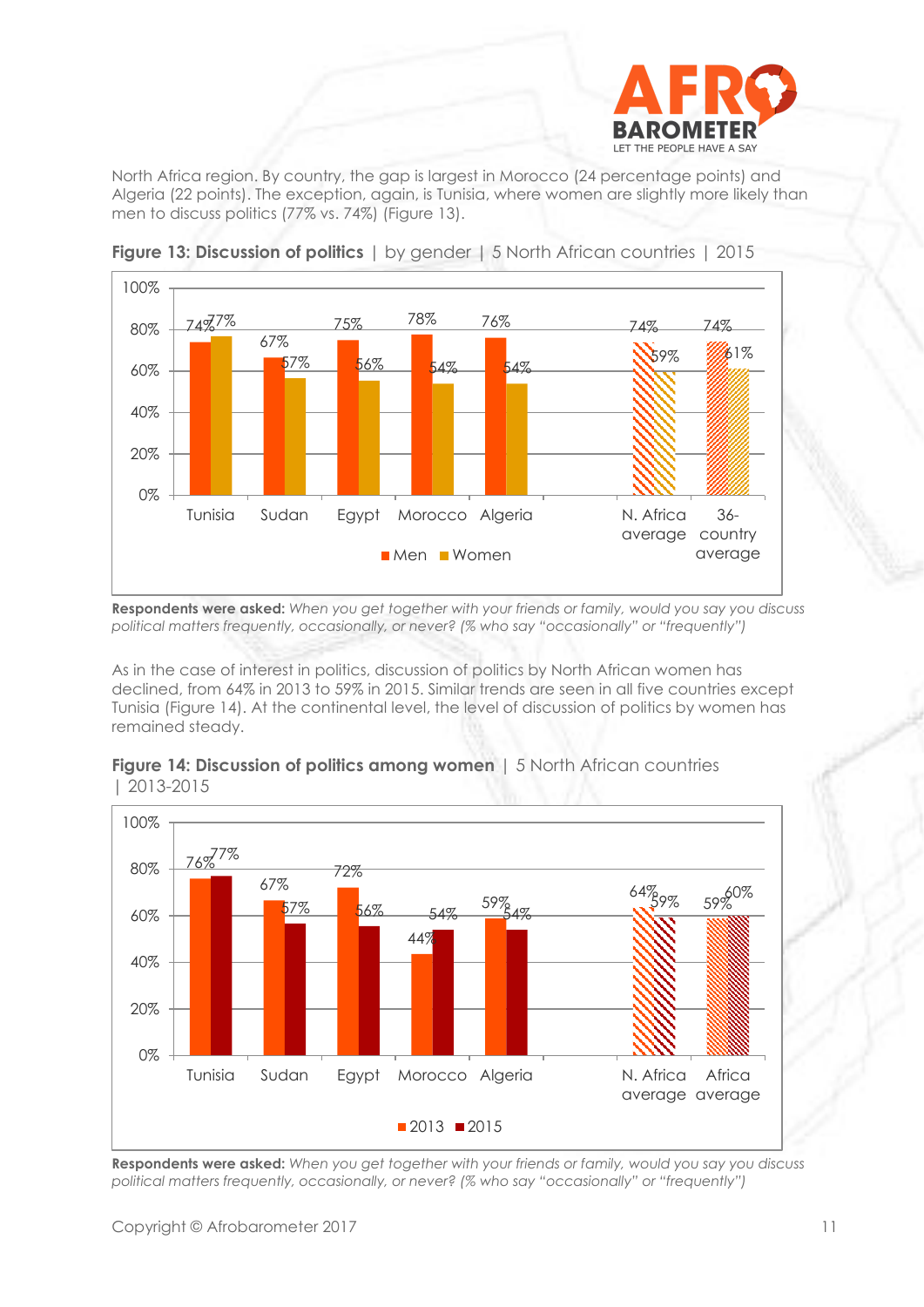

Tunisian women's exceptionally high levels of interest in and discussion of public affairs – matching or surpassing those of both men and other women in the region – may reflect the country's considerable civil-society advocacy and progress on women's rights in recent years. In addition to a new constitution in 2014 that UN Women called "a breakthrough for women's rights" (2014), which made Tunisia the first Arab country to give women the right to run for president, the country has enacted laws to ensure gender parity at national and local levels (UN Women, 2016b).

## *Voting in elections*

Across 36 African countries, women are slightly less likely than men to say they voted in their country's most recent national election, 63% vs. 67%. Half (50%) of North African women say they voted – a rate only marginally lower than for North African men (52%), but lower than any other region (Figure 15).





**Respondents were asked:** *Understanding that some people were unable to vote in the most recent national election in [20XX], which of the following statements is true for you? (% who say they voted)*

Within North African countries, gender differences in self-reported voting are non-existent except in Tunisia, where women – though at least as interested as men in politics – are significantly less likely to have voted in December 2014 (62% for men vs. 51% for women) (Figure 16). Women's voting rates range from a low of 41% in Sudan to a high of 68% in Egypt.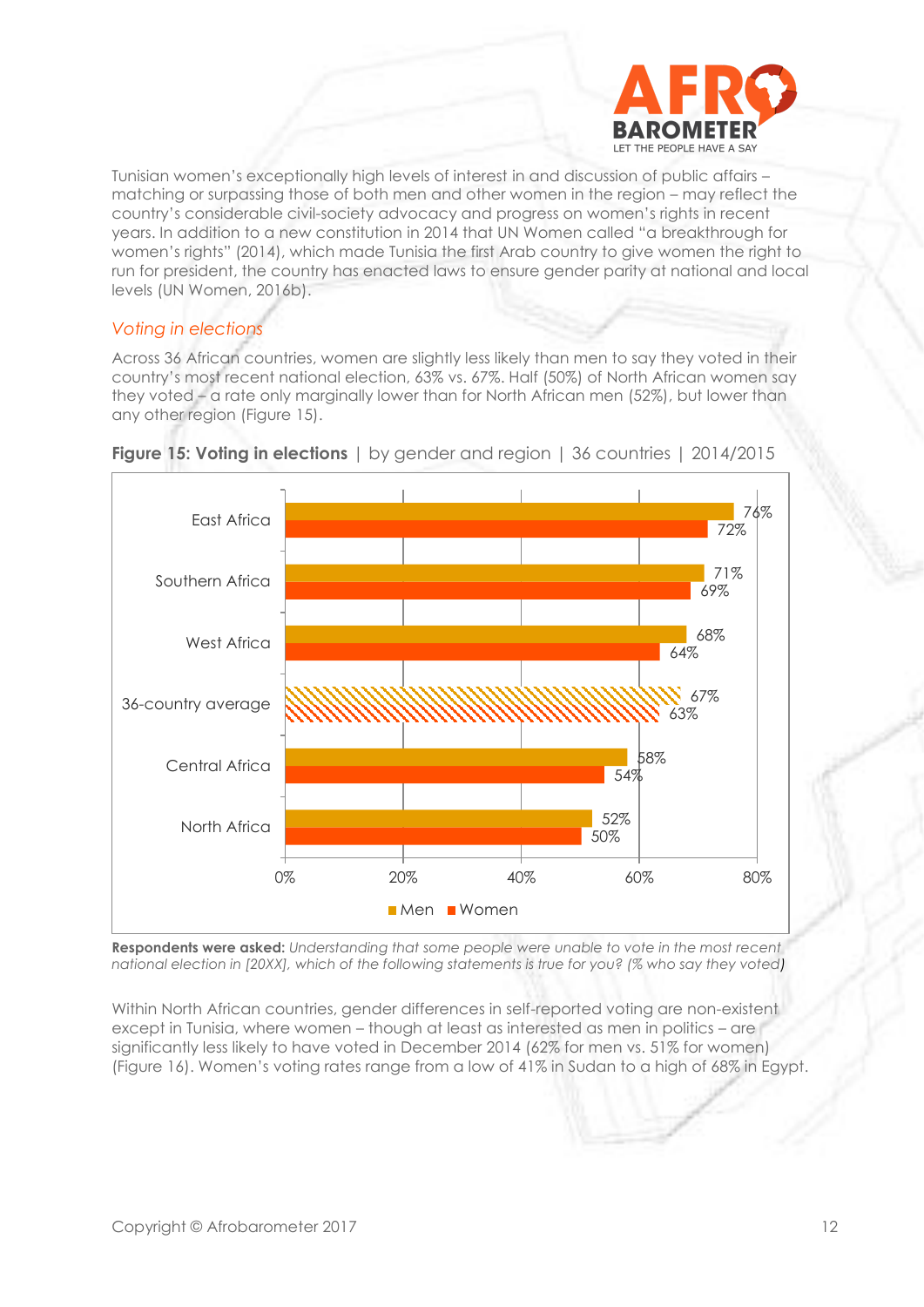



**Figure 16: Voting in elections** | by gender | 5 North African countries | 2015

#### *Pre-election engagement*

Afrobarometer measured pre-election engagement by whether respondents attended a campaign rally, attended a campaign meeting, worked for a candidate or party, and/or tried to persuade someone else to vote for a certain candidate or party during the last national election.

As shown in Table 1, across all North African countries as well as all regions of the continent, women are consistently less active than men in pre-election activities, revealing gender gaps of up to 17 percentage points. Comparing regions, North African women are least likely to be involved in pre-election activities, while Central African women are most likely to be involved. Only 14% of North African women attended a campaign rally, 10% attended a campaign meeting, 7% worked for a party, and 15% persuaded others to vote a certain way, compared to 40%, 38%, 17%, and 29%, respectively, of Central African women.

Women's pre-election engagement also varies across the five North African countries. For example, Sudanese women are most likely to have attended a campaign rally (21%), attended a campaign meeting (18%), and worked for a candidate or party (12%), compared to 8%, 4%, and 1%, respectively, of Tunisian women. However, Tunisian women are most likely to have tried to persuade others to vote for a certain candidate or party (23%), compared to only 10% of Moroccan women.

**Respondents were asked:** *Understanding that some people were unable to vote in the most recent national election in [20XX], which of the following statements is true for you? (% who say they voted)*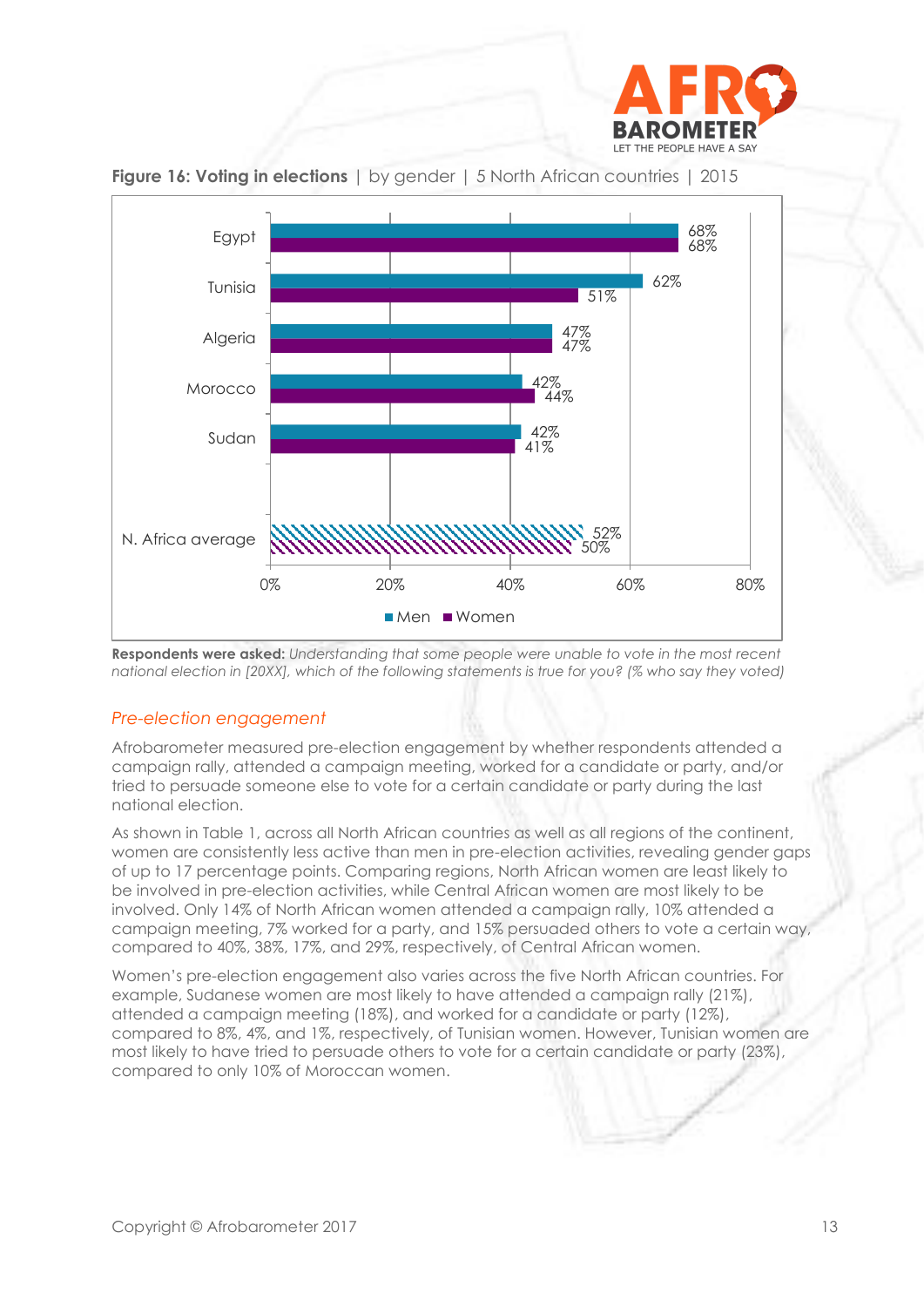

|                                 | <b>Attended</b><br>campaign rally |       | <b>Attended</b><br>campaign meeting |     |     | <b>Worked for a</b><br>candidate or<br>party |     |     | <b>Tried to persuade</b><br>others to vote for<br>a candidate or<br>party |     |     |                |
|---------------------------------|-----------------------------------|-------|-------------------------------------|-----|-----|----------------------------------------------|-----|-----|---------------------------------------------------------------------------|-----|-----|----------------|
|                                 | $M^*$                             | $W^*$ | Gap*                                | M   | W   | Gap                                          | M   | W   | Gap                                                                       | M   | W   | Gap            |
| <b>Algeria</b>                  | 25%                               | 13%   | 12                                  | 16% | 10% | 6                                            | 13% | 8%  | 5                                                                         | 20% | 15% | 5              |
| Egypt                           | 23%                               | 15%   | 8                                   | 15% | 8%  | $\overline{7}$                               | 9%  | 4%  | 5                                                                         | 22% | 14% | 8              |
| <b>Morocco</b>                  | 28%                               | 14%   | 14                                  | 27% | 13% | 14                                           | 17% | 11% | 6                                                                         | 18% | 10% | 8              |
| Sudan                           | 27%                               | 21%   | 6                                   | 26% | 18% | 8                                            | 14% | 12% | $\mathbf{1}$                                                              | 14% | 11% | 3              |
| <b>Tunisia</b>                  | 25%                               | 8%    | 17                                  | 20% | 4%  | 16                                           | 6%  | 1%  | 5                                                                         | 27% | 23% | $\overline{4}$ |
|                                 |                                   |       |                                     |     |     |                                              |     |     |                                                                           |     |     |                |
| <b>North</b><br><b>Africa</b>   | 26%                               | 14%   | 11                                  | 21% | 10% | 10                                           | 12% | 7%  | 5                                                                         | 20% | 15% | 5              |
| Southern<br><b>Africa</b>       | 37%                               | 28%   | 9                                   | 24% | 16% | 8                                            | 12% | 8%  | $\overline{4}$                                                            | 20% | 15% | 5              |
| East<br>Africa                  | 57%                               | 41%   | 16                                  | 40% | 26% | 14                                           | 20% | 11% | 9                                                                         | 32% | 20% | 12             |
| West<br><b>Africa</b>           | 42%                               | 30%   | 12                                  | 40% | 26% | 14                                           | 27% | 14% | 13                                                                        | 35% | 21% | 14             |
| <b>Central</b><br><b>Africa</b> | 49%                               | 40%   | 9                                   | 45% | 38% | 8                                            | 25% | 17% | 8                                                                         | 37% | 29% | 8              |
| 36-country<br>average           | 41%                               | 30%   | 11                                  | 33% | 22% | 11                                           | 19% | 11% | 8                                                                         | 28% | 19% | 9              |

#### **Table 1: Gender gap in pre-election engagement** | 36 countries | 2015

**Respondents were asked:** *Thinking about the last national election, did you: Attend a campaign rally? Attend a meeting with a candidate or campaign staff? Try to persuade others to vote for a certain presidential or legislative candidate or political party? Work for a candidate or party? (% who say "yes")*

*\* M=Men; W=Women; Gap: Men minus Women (in percentage points)*

*Note: Due to rounding, percentage-point gap may appear to vary from the difference between the percentages for men and women.* 

## **Civic engagement**

Civic engagement or activism was measured by how often respondents attended a community meeting, joined with others to raise an issue or request government action, and/or attended a demonstration or protest match during the previous year. Again, as shown in Table 2, women are consistently less involved in civic activities than men, a difference reflected in all five North African countries, across all regions, and across the continent.

And once again, North African women are least likely to engage in civic activism: Only 23% attended a community meeting, 23% joined others to raise an issue, and 11% joined others to request government action at least once. In contrast, these activities drew 58%, 40%, and 24%, respectively, of East African women at least once during the previous year.

As we saw with pre-election activities, Sudanese women stand out in attending community meetings (41%) and joining others to raise an issue (32%) and to request government action (18%), while Moroccan women are most likely to attend a demonstration or protest march  $(14\%)$ .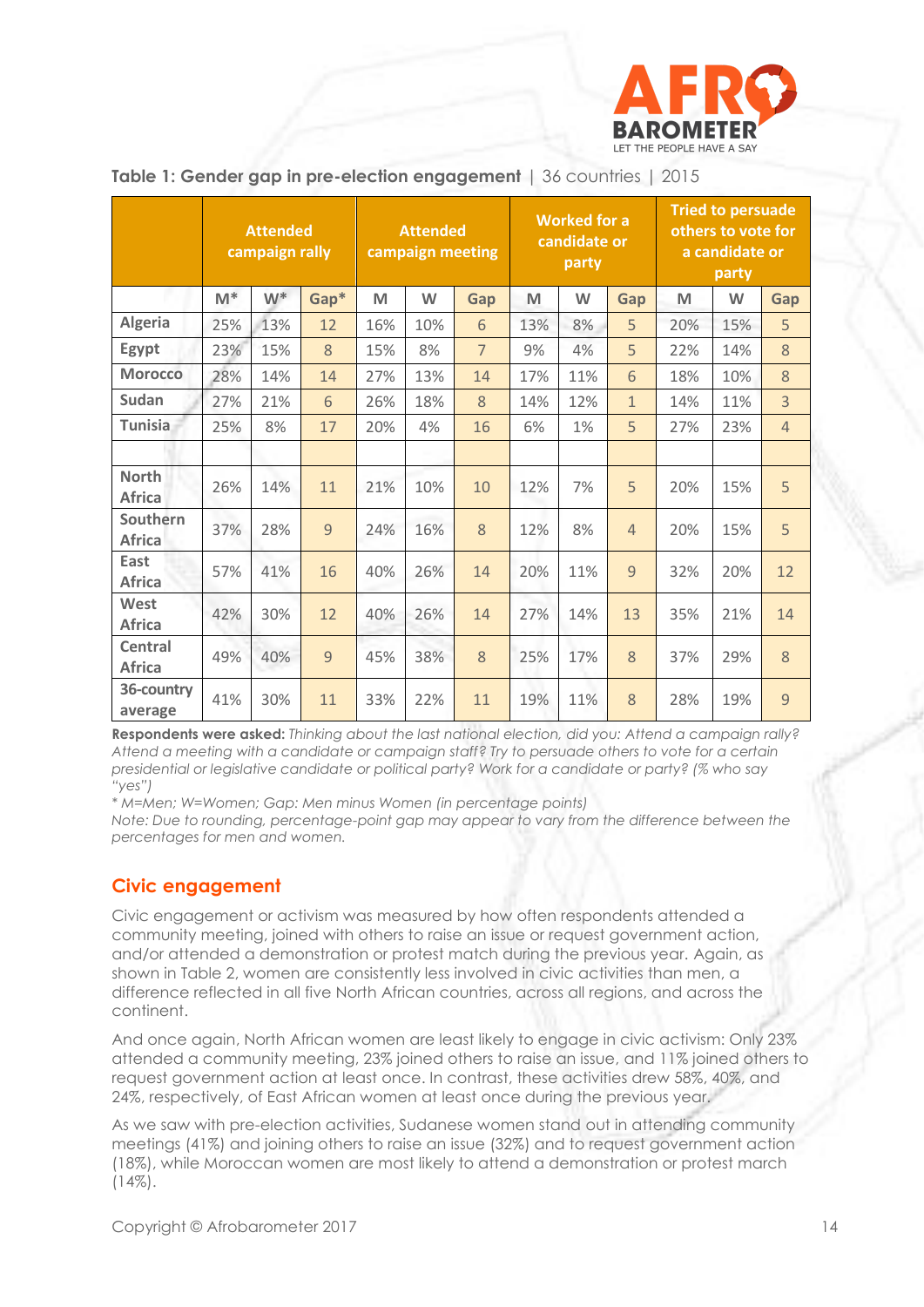

|                               | <b>Attended</b><br>community<br>meeting |       | Joined others to<br>raise an issue |     |     | Joined others to<br>request gov't<br>action |     |     | <b>Attended a</b><br>demonstration or<br>protest march |     |     |                |
|-------------------------------|-----------------------------------------|-------|------------------------------------|-----|-----|---------------------------------------------|-----|-----|--------------------------------------------------------|-----|-----|----------------|
|                               | $M^*$                                   | $W^*$ | Gap*                               | M   | W   | <b>Gap</b>                                  | M   | W   | Gap                                                    | M   | W   | Gap            |
| <b>Algeria</b>                | 32%                                     | 18%   | 14                                 | 32% | 17% | 16                                          | 16% | 9%  | $\overline{7}$                                         | 14% | 5%  | 9              |
| Egypt                         | 29%                                     | 17%   | 12                                 | 29% | 16% | 12                                          | 24% | 14% | 10                                                     | 19% | 12% | $\overline{7}$ |
| <b>Morocco</b>                | 42%                                     | 27%   | 15                                 | 43% | 26% | 17                                          | 21% | 13% | $\overline{9}$                                         | 14% | 14% | $\mathbf{1}$   |
| Sudan                         | 54%                                     | 41%   | 13                                 | 45% | 32% | 13                                          | 33% | 18% | 15                                                     | 12% | 10% | $\overline{2}$ |
| <b>Tunisia</b>                | 24%                                     | 10%   | 14                                 | 38% | 23% | 15                                          | 12% | 4%  | 8                                                      | 18% | 6%  | 12             |
|                               |                                         |       |                                    |     |     |                                             |     |     |                                                        |     |     |                |
| <b>North</b><br><b>Africa</b> | 36%                                     | 23%   | 14                                 | 37% | 23% | 15                                          | 21% | 11% | 10                                                     | 15% | 9%  | 6              |
| Southern<br><b>Africa</b>     | 58%                                     | 53%   | 6                                  | 43% | 37% | 6                                           | 25% | 20% | 5                                                      | 8%  | 6%  | $\overline{2}$ |
| East<br><b>Africa</b>         | 69%                                     | 58%   | 11                                 | 56% | 40% | 16                                          | 36% | 24% | 12                                                     | 7%  | 5%  | $\overline{2}$ |
| West<br><b>Africa</b>         | 62%                                     | 48%   | 14                                 | 58% | 40% | 18                                          | 29% | 18% | 12                                                     | 13% | 9%  | $\overline{4}$ |
| Central<br><b>Africa</b>      | 47%                                     | 41%   | 6                                  | 52% | 45% | $\overline{7}$                              | 27% | 20% | 6                                                      | 16% | 12% | $\overline{4}$ |
| 36-country<br>average         | 57%                                     | 47%   | 10                                 | 50% | 37% | 13                                          | 27% | 19% | 9                                                      | 11% | 8%  | 3              |

#### **Table 2: Gender gap in civic engagement** | 36 countries | 2014/2015

**Respondents were asked:**

*1. Here is a list of actions that people sometimes take as citizens. For each of these, please tell me whether you, personally, have done any of these things during the past year: Attended a community meeting? Got together with others to raise an issue? (% who say "once or twice," "several times," or "often")*

*2. Here is a list of actions that people sometimes take as citizens when they are dissatisfied with government performance. For each of these, please tell me whether you, personally, have done any of these things during the past year: Joined others in your community to request action from government? Participated in a demonstration or protest march? (% who say "once or twice," "several times," or "often")*

*\* M=Men; W=Women; Gap: Men minus Women (in percentage points)*

#### *Contacting leaders*

As with other forms of civic engagement, women in North Africa are less likely than men (by 8 to 11 percentage points) to have contacted a local government councillor, a government agency official, or a traditional or religious leader at least once during the previous year about some important problem or to share their views (Table 3). Their most frequent contact was with a religious leader (19%).

However, compared to women across the continent, North African women are about average when it comes to contacting local government councillors (15% vs. 17% across the continent) and above average in contacting government officials (17% vs. 11%). They trail the continental averages in contacting traditional and religious leaders.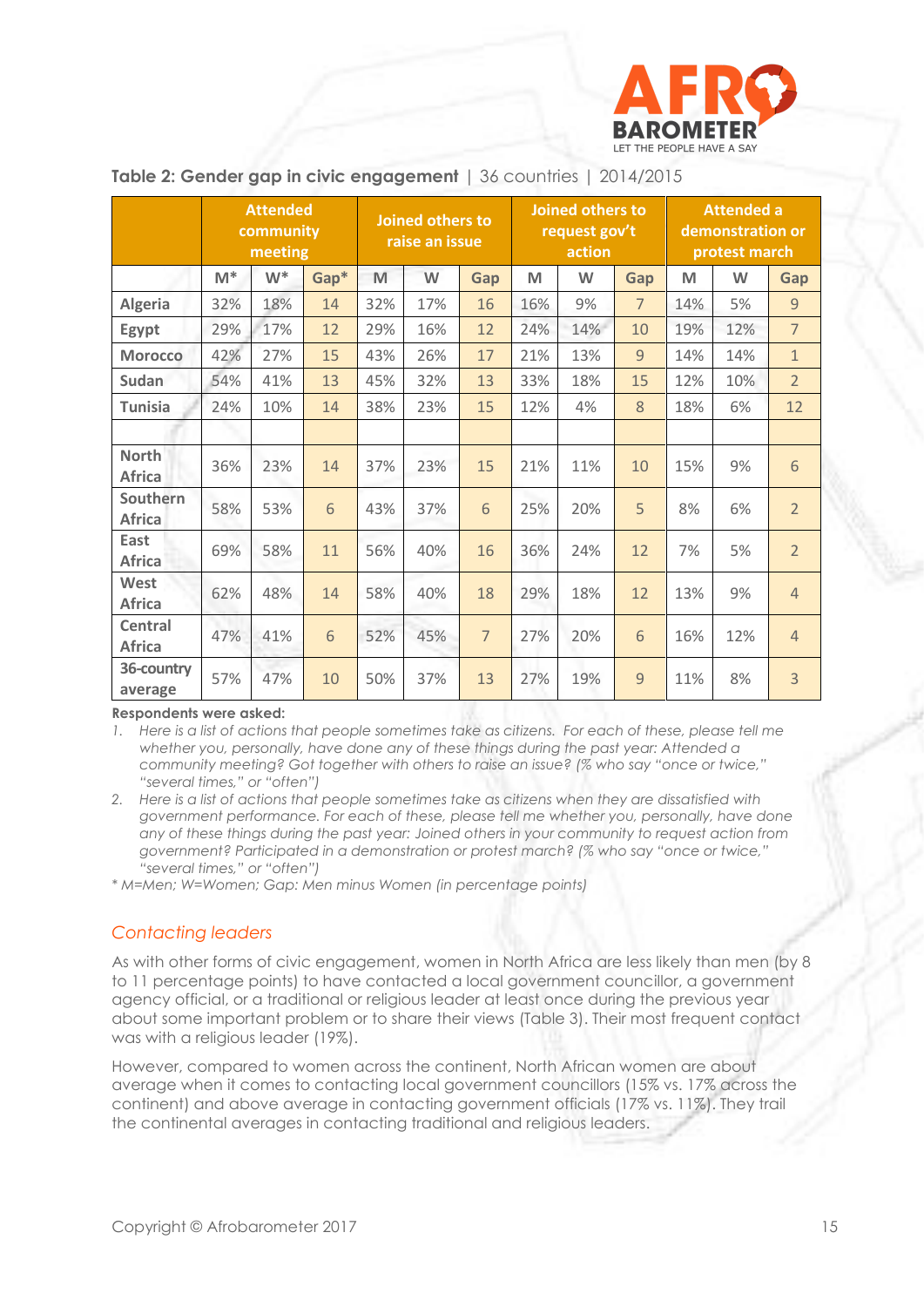

Contact of leaders varies significantly among North African countries. Overall, about one in four Moroccan women contacted these leaders, compared to less than one in 10 Tunisian women.

|                                 | <b>Contacted local</b><br>government<br>councillor |       |                | <b>Contacted official</b><br>of a government<br>agency |     |                | <b>Contacted</b><br>traditional leader |     |                | <b>Contacted</b><br>religious leader |     |                |
|---------------------------------|----------------------------------------------------|-------|----------------|--------------------------------------------------------|-----|----------------|----------------------------------------|-----|----------------|--------------------------------------|-----|----------------|
|                                 | $M^*$                                              | $W^*$ | Gap*           | M                                                      | W   | Gap            | M                                      | W   | Gap            | M                                    | W   | Gap            |
| Algeria                         | 33%                                                | 15%   | 18             | 24%                                                    | 13% | 12             | 17%                                    | 8%  | 10             | 29%                                  | 14% | 15             |
| Egypt                           | 27%                                                | 18%   | $\overline{9}$ | 30%                                                    | 21% | $\overline{9}$ | 24%                                    | 15% | $\overline{9}$ | 34%                                  | 25% | 9              |
| <b>Morocco</b>                  | 39%                                                | 25%   | 14             | 34%                                                    | 26% | 8              | 35%                                    | 25% | 10             | 37%                                  | 28% | 10             |
| <b>Sudan</b>                    | 17%                                                | 10%   | $\overline{7}$ | 29%                                                    | 19% | 10             | 34%                                    | 26% | $\overline{9}$ | 34%                                  | 24% | 10             |
| <b>Tunisia</b>                  | 17%                                                | 9%    | 8              | 15%                                                    | 8%  | $\overline{7}$ | 11%                                    | 8%  | $\overline{4}$ | 7%                                   | 3%  | $\overline{4}$ |
|                                 |                                                    |       |                |                                                        |     |                |                                        |     |                |                                      |     |                |
| N. Africa<br>average            | 27%                                                | 15%   | 11             | 26%                                                    | 17% | $\overline{9}$ | 24%                                    | 16% | 8              | 28%                                  | 19% | 10             |
| Southern<br><b>Africa</b>       | 26%                                                | 19%   | $\overline{7}$ | 14%                                                    | 10% | $\overline{4}$ | 35%                                    | 28% | $\overline{7}$ | 37%                                  | 38% | $-1$           |
| East<br><b>Africa</b>           | 28%                                                | 17%   | 11             | 23%                                                    | 14% | 9              | 37%                                    | 26% | 11             | 48%                                  | 44% | $\overline{4}$ |
| West<br><b>Africa</b>           | 30%                                                | 16%   | 13             | 14%                                                    | 8%  | 6              | 36%                                    | 22% | 14             | 45%                                  | 33% | 12             |
| <b>Central</b><br><b>Africa</b> | 23%                                                | 17%   | 6              | 13%                                                    | 9%  | $\overline{4}$ | 22%                                    | 14% | 8              | 38%                                  | 36% | $\overline{2}$ |
| 36-country<br>average           | 27%                                                | 17%   | 10             | 17%                                                    | 11% | 6              | 33%                                    | 23% | 10             | 40%                                  | 34% | 6              |

## **Table 3: Gender gap in contacting leaders** | 36 countries | 2014/2015

**Respondents were asked:** *During the past year, how often have you contacted any of the following persons about some important problem or to give them your views: A local member of County Assembly? An official of a government agency? Traditional leader? Religious Leader? (% who say they contacted these leaders "only once," "a few times," or "often")*

*\* M=Men; W=Women; Gap: Men minus Women (in percentage points)*

## **Equality and empowerment of women**

If indicators of political engagement show certain deficits for North African women, do these findings reflect broader social inequalities? In its Round 5 (2011/2013) surveys, Afrobarometer surveys asked respondents whether women should have the same rights as men, whether they are in fact treated the same as men, and how respondents assess their government's performance in empowering women.

Seven in 10 North Africans of both genders (70%) "garee" or "agree very strongly" that women should have equal rights and receive the same treatment as men – close to the average across 34 surveyed countries (72%), though well below the East African average of 83% (Figure 17).

Despite this support for gender equality in principle, North Africans are more likely than other Africans to say that women suffer discrimination. About half of North Africans say women are "often" or "always" treated unequally by employers (52%) and traditional leaders (51%), and four in 10 (42%) say women are treated unequally by police and the courts – each finding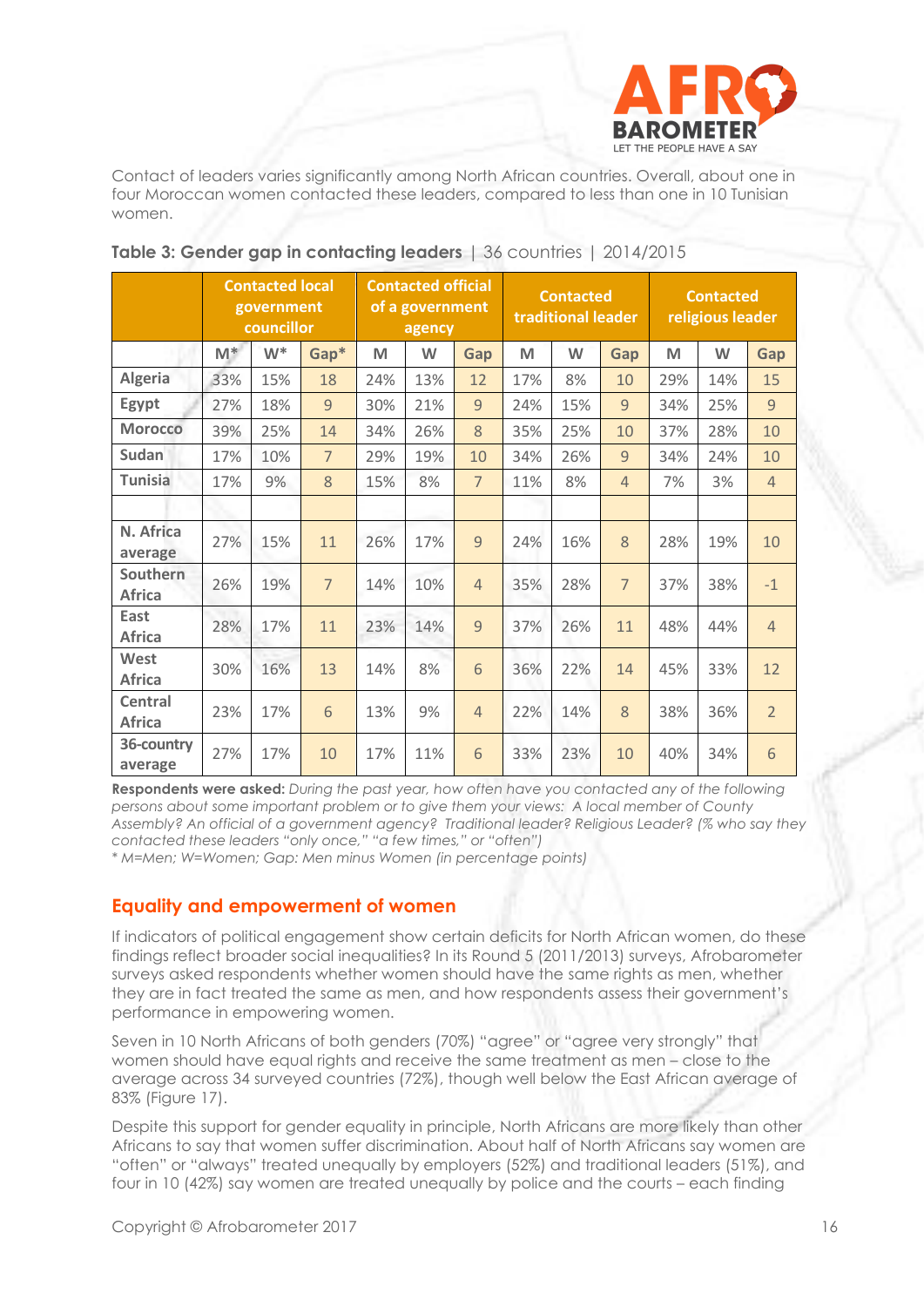

about 10 percentage points higher than the average across 34 surveyed countries (Figure 18).

And North Africans are least likely to see their government as effective advocates for women's rights. Only 45% say their government is performing "fairly well" or "very well" in empowering women, well below the 60% average across 34 countries (Figure 19).





**Respondents were asked:** *Let's talk for a moment about the kind of society you would like to have in this country. Which of the following statements is closest to your view? Statement 1: In our country, women should have equal rights and receive the same treatment as men do. Statement 2: Women have always been subject to traditional laws and customs, and should remain so. (% who "agree" or "agree very strongly" that women and men should have equal rights)*



**Figure 18: Unequal treatment of women** | by region |34 countries |2011/2013

**Respondents were asked:** *In your opinion, how often, in this country are women treated unequally by: Traditional leaders? Police and courts? Employers? (% who say "often" or "always")*

<sup>4</sup> Central Africa is not shown because Round 5 surveys included only one country in the region (Cameroon).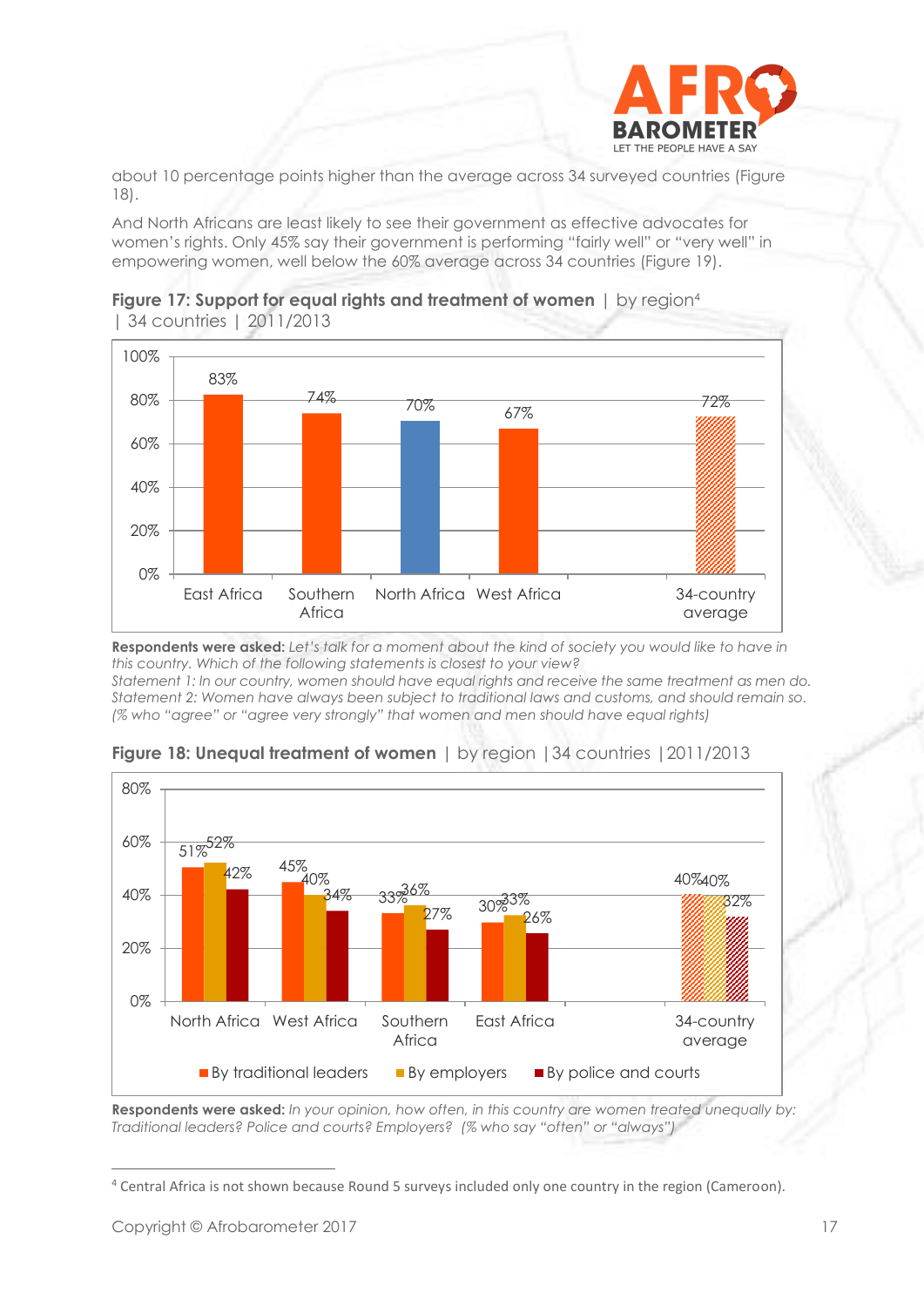



#### **Figure 19: Government handling of empowerment of women** | by region | 34 countries | 2011/2013

**Respondents were asked:** *How well or badly would you say the current government is handling the following matters, or haven't you heard enough to say: Empowering women? (% who say "fairly well" or "very well")*

# **Conclusion**

In Africa as throughout the world, equal representation of women at all levels of political decision-making remains an ambitious goal. In North Africa, relatively weak popular support, especially among men, of equal opportunity for women to be elected to public office is mirrored in high perceptions of discrimination and negative ratings of government efforts to empower women.

North African countries vary significantly in terms of policies (such as the level of electoral quotas) as well as popular attitudes (e.g. Tunisian women's high level of interest in public affairs). But on average, like women in other regions, North African women clearly trail men in terms of interest in public affairs, discussion of politics, and engagement in political and civic activities – all areas where government policy, civil society advocacy, and individual effort can work together for change.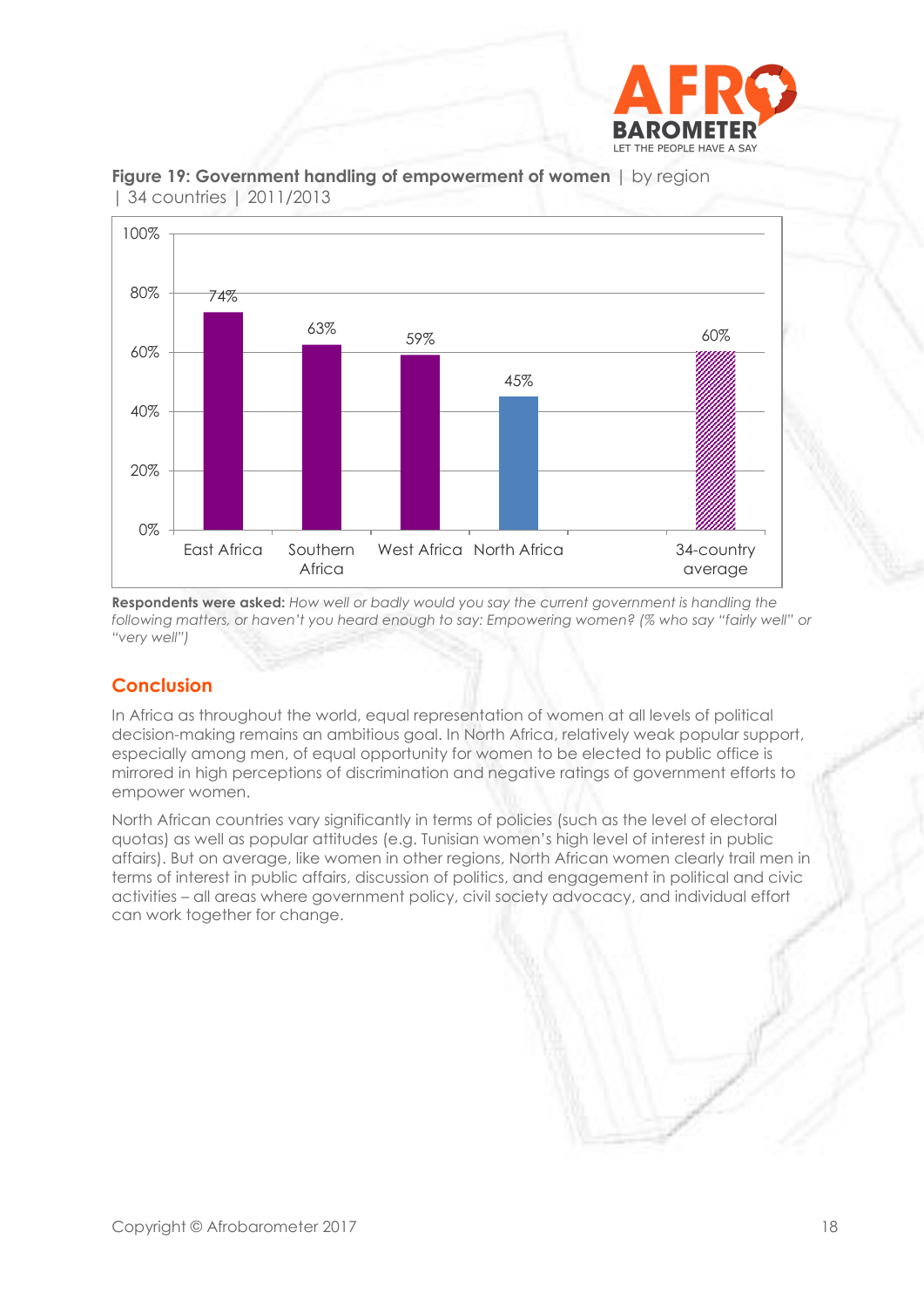

# **References**

- Bauer, G. (2013). Gender quotas and women's representation in African parliaments. Democracy in Africa. http://democracyinafrica.org/gender-quotas-womens-representation-africanparliaments/.
- Bosha, S. L. (2014). Quota system and women political leadership development in Africa. *Journal of African Union Studies, 3*(3):103-144.
- El Arabiya News. (2012). Algerian women claw their way into parliament. 12 May 2012. https://english.alarabiya.net/.
- iKnowPolitics. (2014). Gender in the new Tunisian constitution UNDP fact sheet. <http://iknowpolitics.org/en/2014/01/gender-new-tunisian-constitution-undp-fact-sheet>
- Ndlovu, S., & Mutale, S. B. (2013). Emerging trends in women's participation in politics in Africa. *American International Journal of Contemporary Research, 3*(11):72-79.
- UN Women. (2014). Tunisia's new constitution: A breakthrough for women's rights. [http://www.unwomen.org/en/news/stories/2014/2/tunisias-new-constitution.](http://www.unwomen.org/en/news/stories/2014/2/tunisias-new-constitution)
- UN Women. (2016a). Facts and figures: Leadership and political participation. [http://www.unwomen.org/en/what-we-do/leadership-and-political-participation/facts-and](http://www.unwomen.org/en/what-we-do/leadership-and-political-participation/facts-and-figures)[figures.](http://www.unwomen.org/en/what-we-do/leadership-and-political-participation/facts-and-figures)
- UN Women. (2016b). Tunisia moves closer to achieving gender equality in politics. [http://www.unwomen.org/en/news/stories/2016/6/tunisia-moves-closer-to-achieving](http://www.unwomen.org/en/news/stories/2016/6/tunisia-moves-closer-to-achieving-gender-equality-in-politics)[gender-equality-in-politics.](http://www.unwomen.org/en/news/stories/2016/6/tunisia-moves-closer-to-achieving-gender-equality-in-politics)
- World Bank. (2016a). World development indicators[. http://databank.worldbank.org/data/](http://databank.worldbank.org/data/%20reports.aspx?source=2&series=SG.GEN.PARL.ZS&country=)  [reports.aspx?source=2&series=SG.GEN.PARL.ZS&country=#.](http://databank.worldbank.org/data/%20reports.aspx?source=2&series=SG.GEN.PARL.ZS&country=)
- World Bank. (2016b). The state of women's rights in the Arab world. [http://www.worldbank.org/](http://www.worldbank.org/%20en/news/feature/2016/03/07/the-state-of-womens-rights-in-the-arab-world)  [en/news/feature/2016/03/07/the-state-of-womens-rights-in-the-arab-world](http://www.worldbank.org/%20en/news/feature/2016/03/07/the-state-of-womens-rights-in-the-arab-world).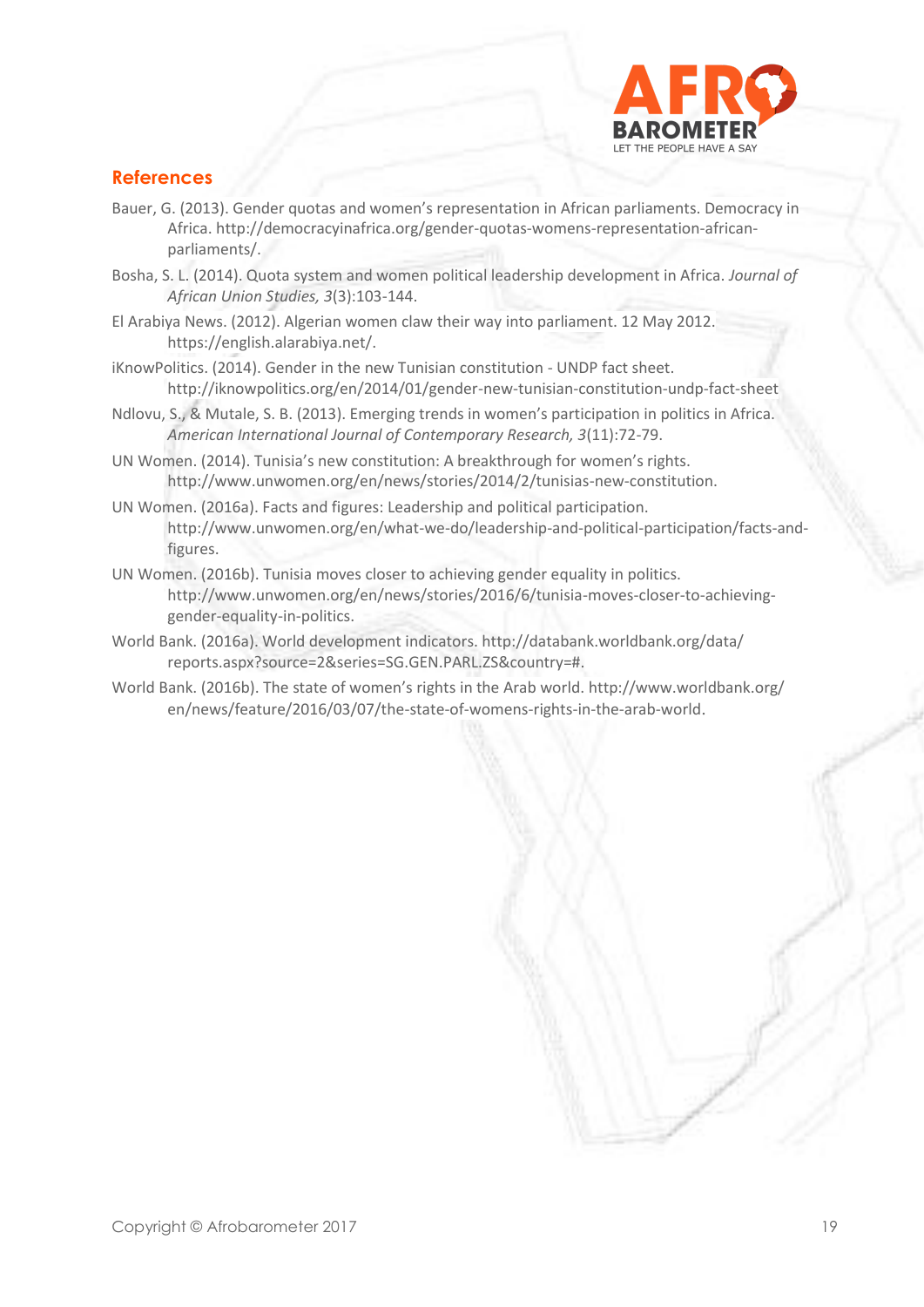

# **Appendix**

**Table A.1: Afrobarometer Round 6 fieldwork dates and previous survey rounds**

| <b>Country</b>               | <b>Months when Round 6</b><br>fieldwork was conducted | <b>Previous survey rounds</b> |  |  |  |  |  |
|------------------------------|-------------------------------------------------------|-------------------------------|--|--|--|--|--|
| <b>Algeria</b>               | May-June 2015                                         | 2013                          |  |  |  |  |  |
| <b>Benin</b>                 | May-June 2014                                         | 2005, 2008, 2011              |  |  |  |  |  |
| <b>Botswana</b>              | June-July 2014                                        | 1999, 2003, 2005, 2008, 2012  |  |  |  |  |  |
| <b>Burkina Faso</b>          | April-May 2015                                        | 2008, 2012                    |  |  |  |  |  |
| <b>Burundi</b>               | September-October 2014                                | 2012                          |  |  |  |  |  |
| <b>Cameroon</b>              | January-February 2015                                 | 2013                          |  |  |  |  |  |
| <b>Cape Verde</b>            | November-December 2014                                | 2002, 2005, 2008, 2011        |  |  |  |  |  |
| Côte d'Ivoire                | August-September 2014                                 | 2013                          |  |  |  |  |  |
| Egypt                        | June-July 2015                                        | 2013                          |  |  |  |  |  |
| Gabon                        | September 2015                                        | N/A                           |  |  |  |  |  |
| Ghana                        | May-June 2014                                         | 1999, 2002, 2005, 2008, 2012  |  |  |  |  |  |
| <b>Guinea</b>                | March-April 2015                                      | 2013                          |  |  |  |  |  |
| Kenya                        | November-December 2014                                | 2003, 2005, 2008, 2011        |  |  |  |  |  |
| Lesotho                      | <b>May 2014</b>                                       | 2000, 2003, 2005, 2008, 2012  |  |  |  |  |  |
| Liberia                      | May 2015                                              | 2008, 2012                    |  |  |  |  |  |
| <b>Madagascar</b>            | December 2014-January 2015                            | 2005, 2008, 2013              |  |  |  |  |  |
| <b>Malawi</b>                | March-April 2014                                      | 1999, 2003, 2005, 2008, 2012  |  |  |  |  |  |
| <b>Mali</b>                  | December 2014                                         | 2001, 2002, 2005, 2008, 2013  |  |  |  |  |  |
| <b>Mauritius</b>             | June-July 2014                                        | 2012                          |  |  |  |  |  |
| <b>Morocco</b>               | November 2015                                         | 2013                          |  |  |  |  |  |
| Mozambique                   | June-August 2015                                      | 2002, 2005, 2008, 2012        |  |  |  |  |  |
| <b>Namibia</b>               | August-September 2014                                 | 1999, 2003, 2006, 2008, 2012  |  |  |  |  |  |
| <b>Niger</b>                 | April 2015                                            | 2013                          |  |  |  |  |  |
| <b>Nigeria</b>               | December 2014-January 2015                            | 2000, 2003, 2005, 2008, 2013  |  |  |  |  |  |
| <b>São Tomé and Príncipe</b> | July-August 2015                                      | N/A                           |  |  |  |  |  |
| <b>Senegal</b>               | November-December 2014                                | 2002, 2005, 2008, 2013        |  |  |  |  |  |
| <b>Sierra Leone</b>          | May-June 2015                                         | 2012                          |  |  |  |  |  |
| <b>South Africa</b>          | August-September 2015                                 | 2000, 2002, 2006, 2008, 2011  |  |  |  |  |  |
| Sudan                        | June 2015                                             | 2013                          |  |  |  |  |  |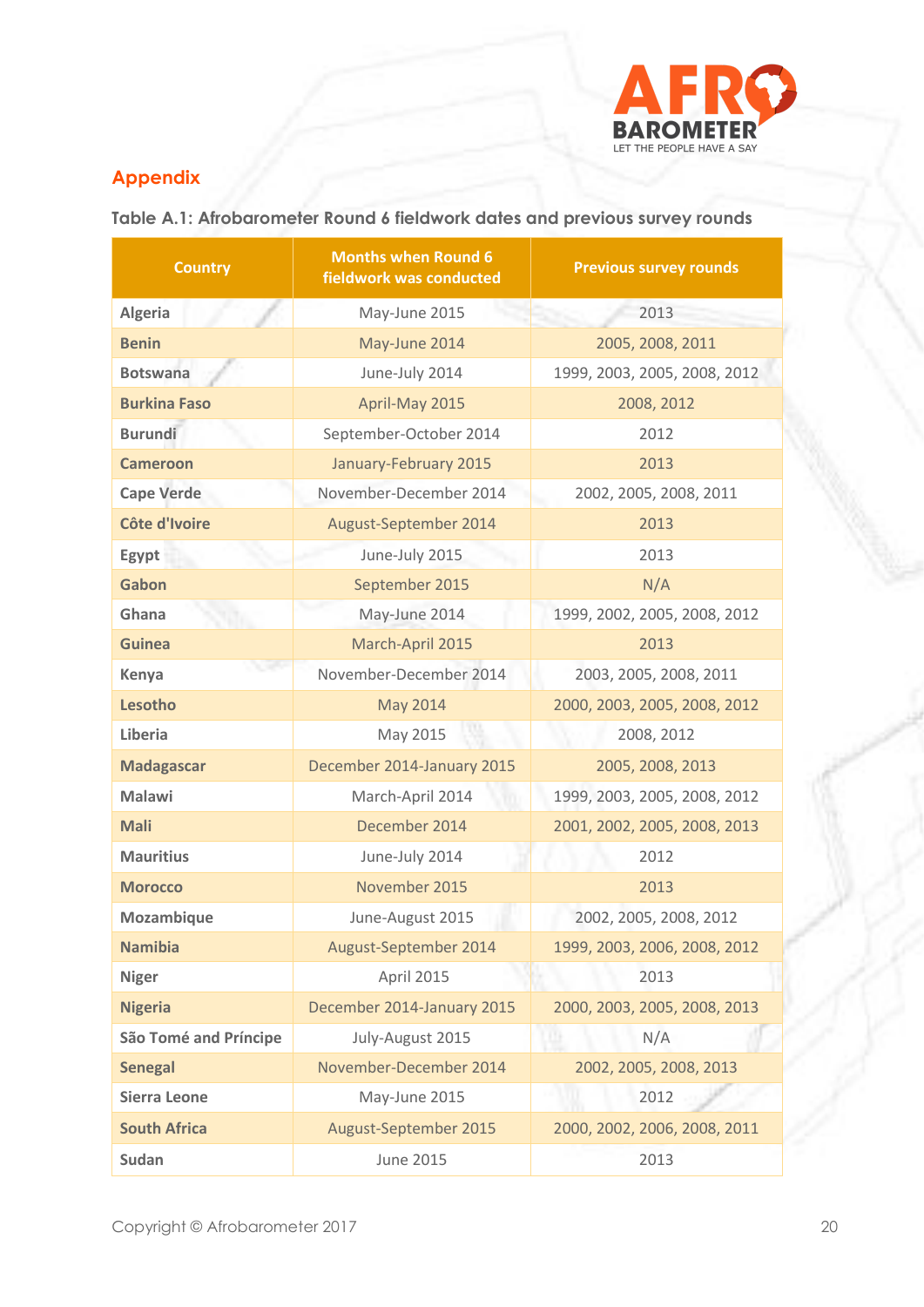

| <b>Country</b>   | <b>Months when Round 6</b><br>fieldwork was conducted | <b>Previous survey rounds</b> |  |  |  |  |
|------------------|-------------------------------------------------------|-------------------------------|--|--|--|--|
| <b>Swaziland</b> | <b>April 2015</b>                                     | 2013                          |  |  |  |  |
| <b>Tanzania</b>  | August-November 2014                                  | 2001, 2003, 2005, 2008, 2012  |  |  |  |  |
| <b>Togo</b>      | October 2014                                          | 2012                          |  |  |  |  |
| <b>Tunisia</b>   | April-May 2015                                        | 2013                          |  |  |  |  |
| <b>Uganda</b>    | May 2015                                              | 2000, 2002, 2005, 2008, 2012  |  |  |  |  |
| Zambia           | October 2014                                          | 1999, 2003, 2005, 2009, 2013  |  |  |  |  |
| <b>Zimbabwe</b>  | November 2014                                         | 1999, 2004, 2005, 2009, 2012  |  |  |  |  |